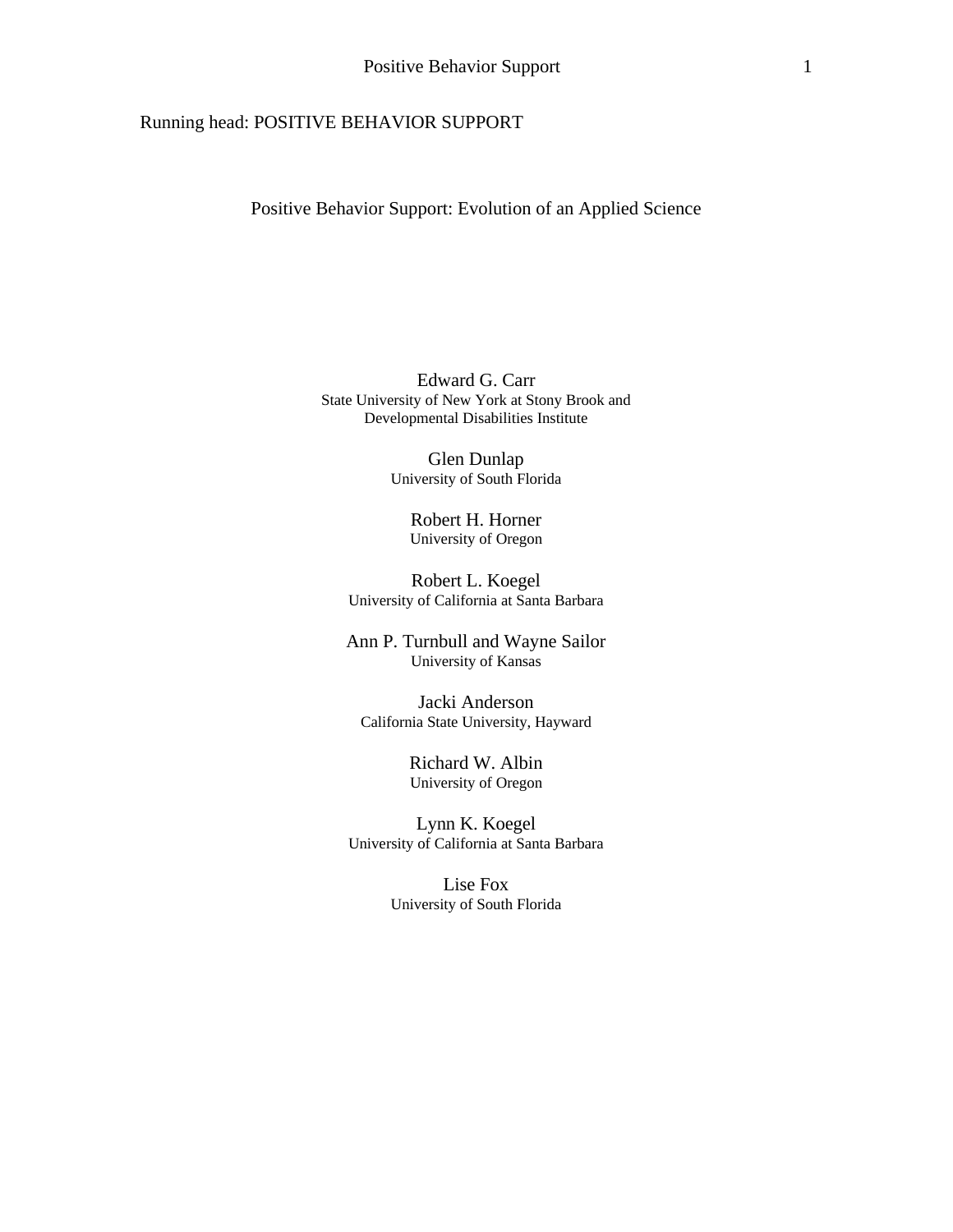Positive behavior support (PBS) is an applied science that uses educational and systems change methods (environmental redesign) to enhance quality of life and minimize problem behavior. PBS initially evolved within the field of developmental disabilities and emerged from three major sources: applied behavior analysis, the normalization/inclusion movement, and person-centered values. Although elements of PBS can be found in other approaches, its uniqueness lies in the fact that it integrates these nine critical features into a cohesive whole: comprehensive lifestyle change, a lifespan perspective, ecological validity, stakeholder participation, social validity, systems change/multicomponent intervention, emphasis on prevention, flexibility in scientific practices, and multiple theoretical perspectives. These characteristics are likely to produce future evolution of PBS with respect to assessment practices, intervention strategies, training, and extension to new populations. The approach reflects a more general trend in the social sciences and education away from pathology-based models to a new positive model that stresses personal competence and environmental integrity.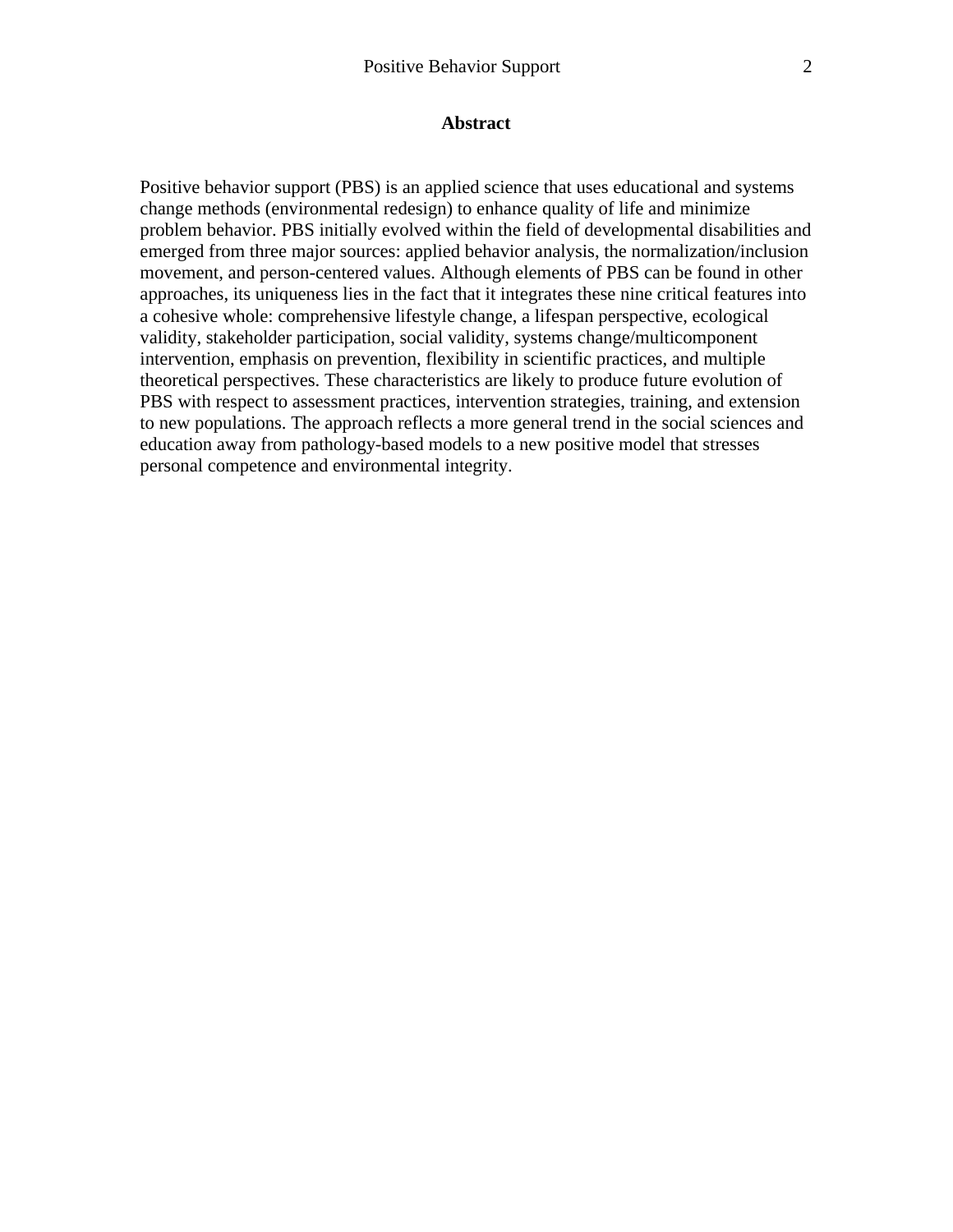#### **Positive Behavior Support: Evolution of an Applied Science**

The fourfold purpose of this paper is to: (a) provide a definition of the evolving applied science of positive behavior support (PBS); (b) describe the background sources from which positive behavior support has emerged; (c) overview the critical features that, collectively, differentiate positive behavior support from other approaches; and (d) articulate a vision for the future of PBS as a field.

#### **Definition**

We recently completed two syntheses of the field from which it is clear that PBS is an applied science that uses educational methods to expand an individual's behavior repertoire, and systems change methods to redesign an individual's living environment to achieve first, an enhanced quality of life and, secondarily, to minimize problem behavior (Carr, Horner et al., 1999; Koegel, Koegel, & Dunlap, 1996). By positive behavior, we mean all those skills that increase the likelihood of success and personal satisfaction in normative academic, work, social, recreational, community, and family settings. By support, we mean all those educational methods that can be used to teach, strengthen, and expand positive behavior, and all those systems change methods that can be used to increase opportunities for the display of positive behavior. The primary goal of PBS is to assist an individual's lifestyle to evolve in a direction that enables all relevant stakeholders (e.g., teachers, employers, parents, friends, and the target person himself/herself) to have the opportunity to perceive and to enjoy an improved quality of life for themselves. An important, but secondary, goal of PBS is to render problem behavior irrelevant, inefficient, and ineffective by helping an individual to achieve his/her goals in a socially acceptable manner, thus reducing or eliminating altogether, episodes of problem behavior.

### **Background Sources Related to Philosophy and Practice**

PBS emerged from three major sources: (a) applied behavior analysis, (b) the normalization/inclusion movement, and (c) person-centered values.

#### Applied Behavior Analysis

Applied behavior analysis is the systematic extension of the principles of operant psychology to problems and issues of social importance (Baer, Wolf, & Risley, 1968). Were it not for the past 35 years of research in applied behavior analysis, PBS could not have come into existence. Applied behavior analysis has made two major contributions to PBS. First, it has provided one element of a conceptual framework relevant to behavior change. Of second and equal importance, it has provided a number of assessment and intervention strategies.

With respect to concepts, PBS is indebted to applied behavior analysis for the notion of the three-term contingency (stimulus-response-reinforcing consequence), the concepts of setting event and establishing operations, and the notions of stimulus control, generalization, and maintenance (Chance, 1998; Miltenberger, 1997). These and other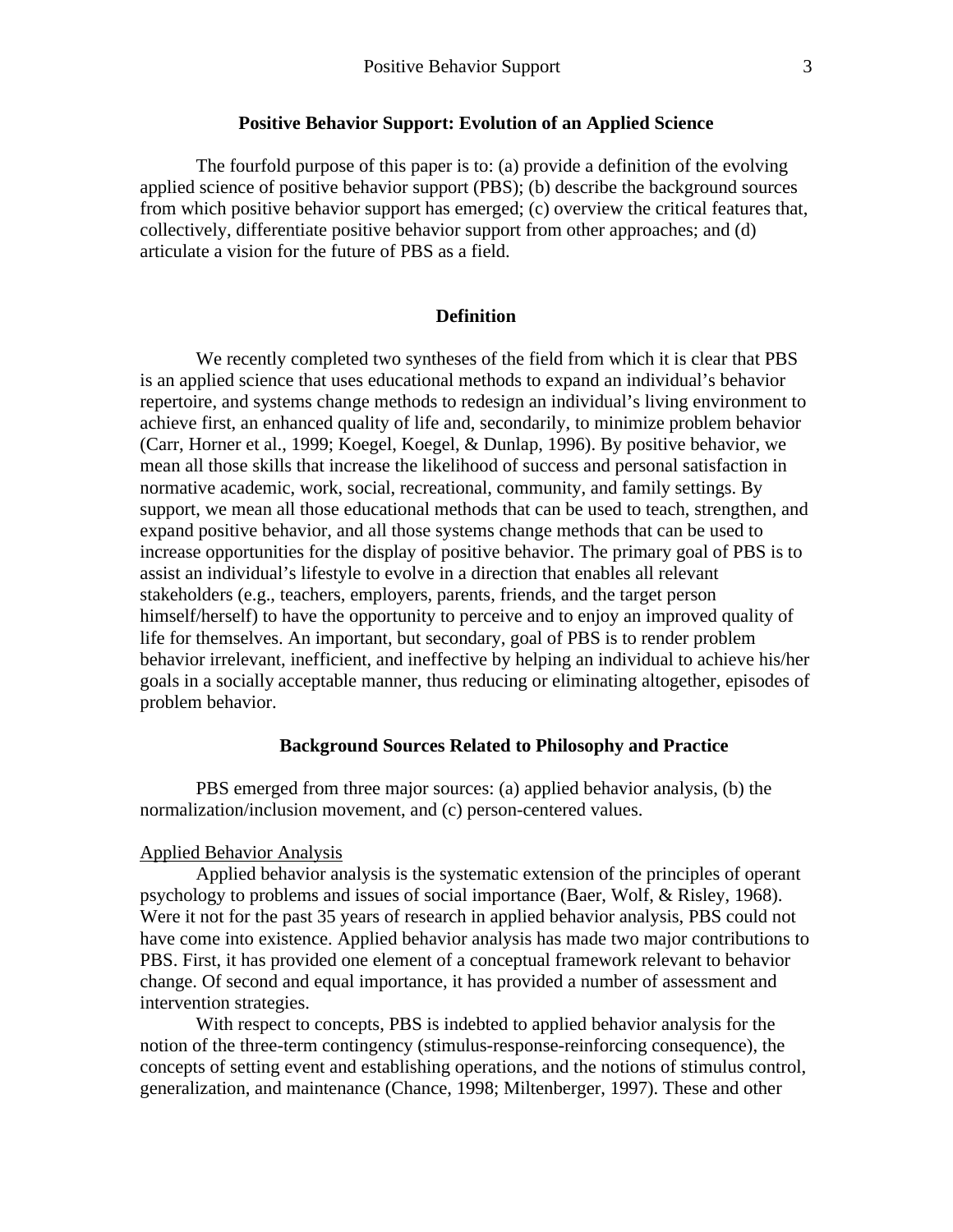concepts have served as a critical springboard for the elaboration and development of PBS as a field.

With respect to assessment strategies, applied behavior analysis originated the notion of functional analysis, an experimental method for determining the motivation (purpose) of a variety of socially significant behaviors, thereby facilitating intervention planning designed to change behavior in a desirable direction (Carr, 1977; Iwata, Dorsey, Slifer, Bauman, & Richmond, 1982). The detailed elaboration of empirical methodologies, emphasizing the ongoing, direct measurement of behavior, has been and continues to be one of the enduring contributions of applied behavior analysis.

With respect to intervention strategies, applied behavior analysis helped develop educational methods such as shaping, fading, chaining, prompting, and reinforcement contingencies as well as a wide array of procedures for reducing problem behavior (Sulzer-Azaroff & Mayer, 1991). It is also true, however, that PBS has not only incorporated the elements of applied behavior analysis just described but has also evolved beyond the parent discipline to assume its own identity. This identity is strongly influenced by the realities of conducting research and intervention in natural community settings that necessitate changes in assessment methods, intervention strategies, and the definition of what constitutes a successful outcome (Carr, 1997). These themes are an important focus of the present paper.

#### Normalization/Inclusion Movement

Philosophically, PBS subscribes to the principle and ideal of normalization, namely, that people with disabilities should live in the same settings as others and have access to the same types of opportunities as others (in terms of home, school, work, recreation, and social life). The principle of normalization rests, most critically, on the idea of social role valorization, namely, that the ultimate goal is to ensure that people who are in danger of being devalued are helped to assume valued social roles thereby greatly increasing the likelihood that they will be accorded respect from others as well as receiving an equitable share of existing resources (Wolfensberger, 1983).

The normalization principle leads naturally to the principle of inclusion. Over the past 150 years, American social history has been characterized by an ever-increasing emphasis on individual rights being extended to formally disenfranchised groups thereby facilitating the inclusion of those groups into the mainstream of society. The upward inclusion trajectory began with the women's rights/women's suffrage movement (1848- 1920) (Buechler, 1990), continued with the civil rights movement of the late 1950's and early 1960's (Solomon, 1989) and, has most recently focused on the movement emphasizing the rights of individuals with disabilities that evolved during the 1970's and 1980's (Gilhool, 1989). The inclusion movement for people with disabilities continues to this day. In the educational arena, it embodies the trend towards placing students with disabilities in general education classrooms (Bricker, 1995) as opposed to segregated, special education facilities and, most significantly, changing systems so that specialized school support becomes fully integrated and coordinated with the general education program in neighborhood schools (Sailor, 1996). Importantly, inclusion in normalized settings extends beyond education. For example, in the vocational sphere, it involves replacing sheltered workshops with supported employment. Inclusion also involves replacing group homes and other congregate facilities with supported living arrangements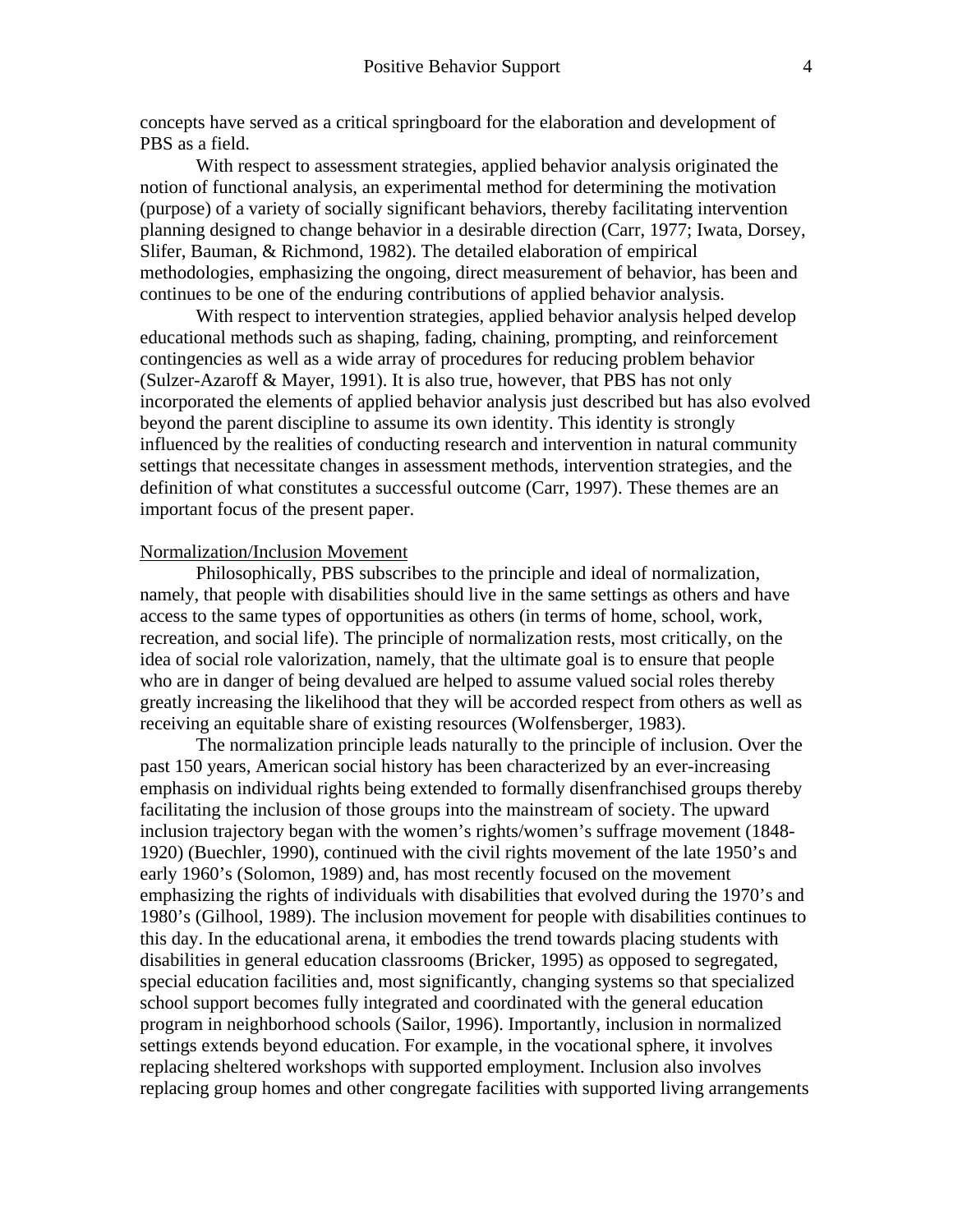(in which one chooses one's housemates and the neighborhood in which one wishes to live), and replacing artificial social and recreational opportunities (e.g., social groups for people with disabilities) with those emphasizing participation with people who may not have disabilities (e.g., membership in religious groups, community gyms, social and ethnic clubs).

### Person-Centered Values

The PBS philosophy embraces the idea that while humanistic values should not *replace* empiricism, these values should *inform* empiricism. Science tells us *how* we can change things, but values tell us *what* is worth changing (Carr, 1996). Guided by this precept, PBS represents a melding of values and technology in that strategies are judged not only with respect to efficacy (a technological criterion) but also with respect to their ability to enhance personal dignity and opportunities for choice (a values criterion). Thus, the approach eschews the use of strategies that members of the community judge to be dehumanizing or degrading (Horner et al., 1990).

Three interrelated processes serve as the vehicle for implementing the values perspective just described: person-centered planning, self-determination, and the wraparound approach.

*Person-centered planning* (Kincaid, 1996; O'Brien, Mount, & O'Brien, 1991; Smull & Harrison, 1992; Vandercook, York, & Forest, 1989) is a process for identifying goals and implementing intervention plans that stands in sharp contrast to traditional program-centered planning. In program-centered planning, individuals with disabilities are provided with those pre-existing services that a particular agency or institution has available. In person-centered planning, the specific needs and goals of the individual drive the creation of new service matrices that are carefully tailored to address the unique characteristics of the individual. Specific individual needs are considered within the context of the normalization and inclusion values perspectives, alluded to earlier, to produce an intervention plan that emphasizes community participation, meaningful social relationships, enhancing opportunities to make choices, creating roles for the person that engender respect from others, and continued development of personal competencies.

Because person-centered planning seeks to empower individuals with disabilities, it almost invariably leads to a focus on the issue of *self-determination*. Selfdetermination is a multidimensional construct that includes but is not limited to process elements involving choice and decision making, problem solving, personal goal setting, self-management, self-instruction, and self-advocacy (Wehmeyer, 1999; Wehmeyer, Kelchner, & Richards, 1996). People with disabilities are often told what they can do, with whom they can do it, and where, when, and how they can do it. In contrast, enhancing the process of self-determination involves changing systems and redesigning environments with a view to minimizing external (often coercive) influences and making the person with disabilities the primary causal agent in his or her own life. The endpoint of this process can be an enhancement of lifestyle with respect to employment, living situation, friendships, and personal satisfaction (Bambara, Cole, & Koger, 1998; Wehmeyer & Schwartz, 1997), outcomes that represent some of the defining features of PBS discussed later in this paper.

Recently, there has been discussion in the literature concerning the rapidly accelerating convergence between the core philosophy and methods represented by PBS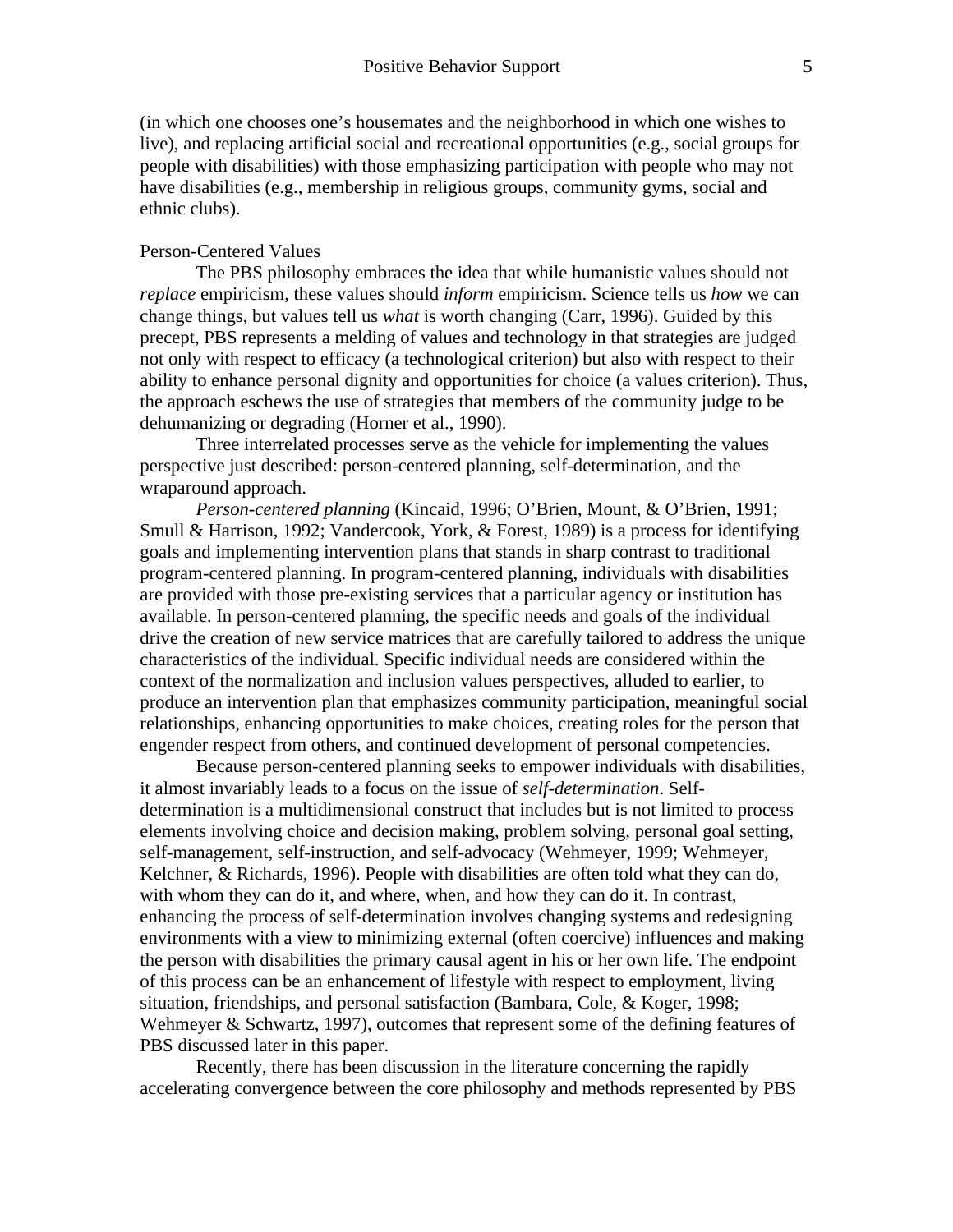and a process referred to as *wraparound* (Clark & Hieneman, 1999). Wraparound incorporates person-centered planning in its emphasis on developing support plans that are needs-driven rather than service-driven. Ultimately, such planning impacts the entire family system. The approach is buttressed by flexible, non-categorical funding. Wraparound also incorporates a self-determination philosophy in its reliance on a support team whose membership is balanced between experts on the one hand and the individual with disabilities, family members, and advocates on the other hand, all of whom function to help identify and act on the individual's needs with a view to empowering that individual (Eber, 1997; VanDenBerg & Grealish, 1998). It reflects person-centered values in its emphasis on assessing an individual's strengths rather than deficits and problems. The approach focuses on meeting a person's needs in critical life domain areas including family, living situation, financial, educational/vocational, social/recreational, behavioral/emotional, psychological, health, legal, cultural, and safety (VanDenBerg & Grealish, 1998). The guiding hypothesis is that if an individual's needs are met, then quality of life will improve and problem behavior will be reduced or eliminated altogether. This hypothesis, of course, is also one of the defining assumptions behind positive behavior support.

## **Critical Features**

The background sources related to the philosophy and practice of PBS have helped create an evolving applied science whose critical features, collectively, differentiate PBS from other approaches. As noted, some of these features can be found in other approaches as well and have been scattered throughout the literature of the past 10-15 years. However, what makes PBS unique is its emphasis on integrating, into a cohesive whole, the nine characteristics described next.

#### Comprehensive Lifestyle Change and Quality of Life

The sine qua non of PBS is its focus on assisting individuals to achieve comprehensive lifestyle change with a view to improving quality of life not only for persons with disabilities but also for those who support them. When applied to larger organizational units, for example, schools (Sugai et al., 2000), the focus of PBS is on assisting the unit to achieve broad changes that facilitate more positive outcomes for all participants in the system. In this light, the reduction of challenging behaviors per se is viewed as an important secondary goal that is of value principally because of its facilitative effect on producing meaningful lifestyle and cultural changes that are stable and enduring.

A truly comprehensive approach to lifestyle change addresses the multiple dimensions that define quality of life (Hughes, Hwang, Kim, Eisenman, & Killian, 1995) including improvements in social relationships (e.g., friendship formation), personal satisfaction (e.g., self-confidence, happiness ), employment (e.g., productivity, job prestige, good job match), self-determination (e.g., personal control, choice of living arrangements, independence), recreation and leisure (e.g., adequate opportunities, good quality of activities), community adjustment (e.g., domestic skills, survival skills), and community integration (e.g., mobility, opportunities for participation in community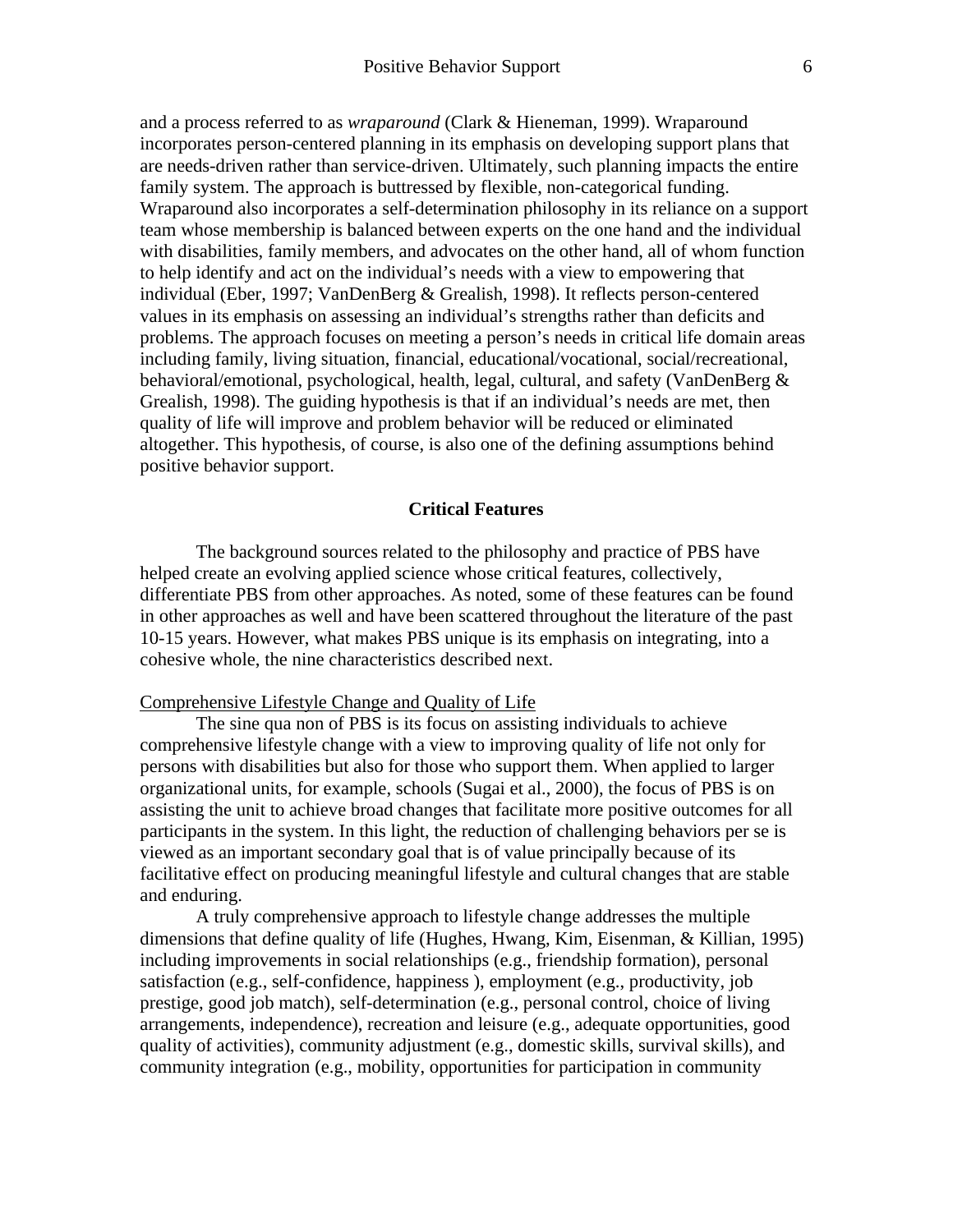activities, school inclusion ). While not every intervention attempted need be comprehensive, the cumulative impact of many interventions over time should be.

In sum, the definition of outcome success now emphasizes improvements in family life, jobs, community inclusion, supported living, expanding social relationships and personal satisfaction, and de-emphasizes the focus on problem behavior (Risley, 1996; Ruef, Turnbull, Turnbull, & Poston, 1999; Turnbull & Ruef, 1997). The important unit of analysis concerns the person's daily routines, schedules, and social interactions. Problem behavior is of note to the extent that it interferes with achieving positive results with respect to these molar variables. However, the primary intervention strategy involves rearranging the environment to enhance lifestyle and improve quality of life rather than operating directly on reducing problem behavior per se.

### Lifespan Perspective

Comprehensive lifestyle change does not typically occur within a compressed time frame. Therefore, another critical feature of PBS is that it has a lifespan perspective. Efforts to achieve meaningful change can often take years (Nickels, 1996; Turnbull  $\&$ Turnbull, 1999). Successfully assisting an individual to make transitions from preschool to elementary and high school, and then to the workplace and supported living requires a lifespan perspective that views intervention as a never-ending systemic process that evolves as different challenges arise during different stages of life (Turnbull, 1988; Vandercook et al., 1989). When one follows an individual over many years in changing life circumstances, it is almost a certainty that deficient environments and deficient adaptive skills will continue to emerge and be identified. Therefore, new PBS strategies may have to be added and old ones modified. With few exceptions, most research published to date has been characterized by short-term approaches (Carr, Horner et al., 1999). Further, maintenance has often been defined as durable success following intervention cessation (Carr et al., 1990). Yet, as noted, in a truly comprehensive PBS approach, intervention never ends and follow-up is measured in decades, not months. In sum, a lifespan perspective has become the new standard for maintenance, a fact that is evident in person-centered planning approaches that address the individual's needs and challenges over a period of many years (Kincaid, 1996; Turnbull & Turnbull, 1999; Vandercook et al, 1989).

The focus on comprehensive lifestyle change and lifespan perspective leads to three additional important features of PBS: ecological validity, stakeholder participation, and social validity.

#### Ecological Validity

Much previous research has focused on the microanalysis of cause-and-effect processes in analog situations, that is, on issues related to internal validity. While it is true that there is no viable science without internal validity, it is equally true that there is no viable practice without external validity. PBS is not intended to be a laboratory-based demonstration or analog but, rather, a strategy for dealing with quality of life issues in natural community contexts. Although there is a continuing emphasis on issues related to internal validity, the major focus of the PBS approach concerns how applicable the science is to real-life settings, in other words, ecological validity (Dunlap, Fox, Vaughn, Bucy, & Clarke, 1997; Meyer & Evans, 1993).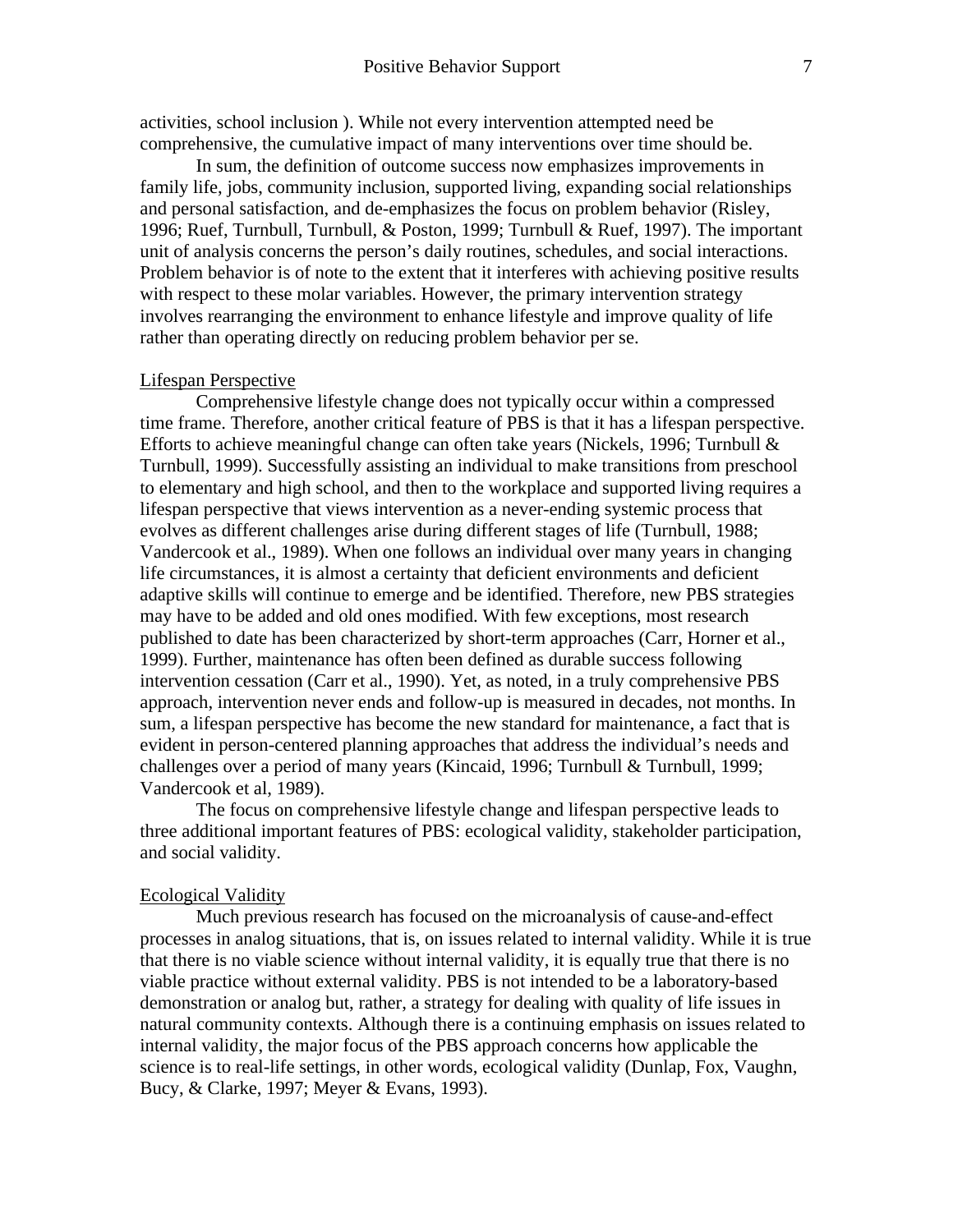Internal validity is best demonstrated in situations in which one is able to enhance experimental control. Frequently, these situations are characterized by the involvement of atypical intervention agents such as researchers and psychologists (i.e., intervention agents who would not normally be expected to be the primary support people in community settings), working in atypical settings such as clinics and institutions, carrying out brief intervention sessions that often last only 10-15 minutes, in highly circumscribed venues (e.g., only one situation out of the many that may be associated with behavior challenges) (Carr, Horner et al., 1999). However, this approach would be inconsistent with the PBS emphasis on normalization and inclusion in natural community contexts. Therefore, PBS entails balancing a concern with internal validity with the realities of conducting research and practice in complex naturalistic contexts in order to achieve ecological validity as well. Thus, the evolution of PBS is toward an approach that involves typical intervention agents (e.g., parents, teachers, job coaches) supporting individuals in typical settings (e.g., the home, the neighborhood, the school, the workplace) for protracted periods of time in all relevant venues (and not just those that lend themselves to good experimental control). This constellation of features defines the ecological validity dimension of PBS.

#### Stakeholder Participation

Traditionally, the field has embraced models of assessment and intervention that have been expert-driven rather than consumer-driven. Thus, behavior analysts, for example, have functioned as experts, defining the issues, selecting and designing interventions, and enlisting the aid of consumers (e.g., parents, teachers) in implementing strategies. The PBS approach, in contrast, has emphasized that consumers are not helpers but, rather, function as active participants and collaborators with professionals in a process of reciprocal information exchange. All members of the support team who are relevant stakeholders (e.g., parents, siblings, neighbors, teachers, job coaches, friends, roommates, the person with disabilities) participate as partners to build the vision, methods, and success criteria pertinent to defining quality of life for everyone concerned.

This type of collaboration between professionals, researchers, and stakeholders has been called for by policy makers for a number of years (Lloyd, Weintraub, & Safer, 1997; Malouf & Schiller, 1995). Recently, such thinking has led to an increased emphasis on the notion of partnerships (Meyer, Park, Grenot-Scheyer, Schwartz, & Harry, 1998; Turnbull, Friesen, & Ramirez, 1998), and has produced a model that views researchers, professionals, and stakeholders as collaborators (Browder, 1997; Lawson & Sailor, in press; Nietupski, Hamre-Nietupski, Curtin, & Shrikanth, 1997; Reichle, 1997; Sailor, in press). Thus, the detailed knowledge that families have of the strengths, needs, and challenges of the person with disabilities becomes the cornerstone for collaborative planning yielding a program of comprehensive family support (Albin, Lucyshyn, Horner, & Flannery, 1996; Lucyshyn, Albin, & Nixon, 1997; Turnbull & Turnbull, 1999; Vaughn, Dunlap, Fox, Clarke, & Bucy, 1997). Likewise, this model has been extended to other stakeholders such as job coaches and other employees at worksites (Park, Gonsier-Gerdin, Hoffman, Whaley, & Yount, 1998) as well as teachers and administrators in neighborhood schools (Salisbury, Wilson, & Palombaro, 1998).

In sum, stakeholders have evolved from a passive role in which they are instructed by an expert, to an active role in which they (a) provide valuable qualitative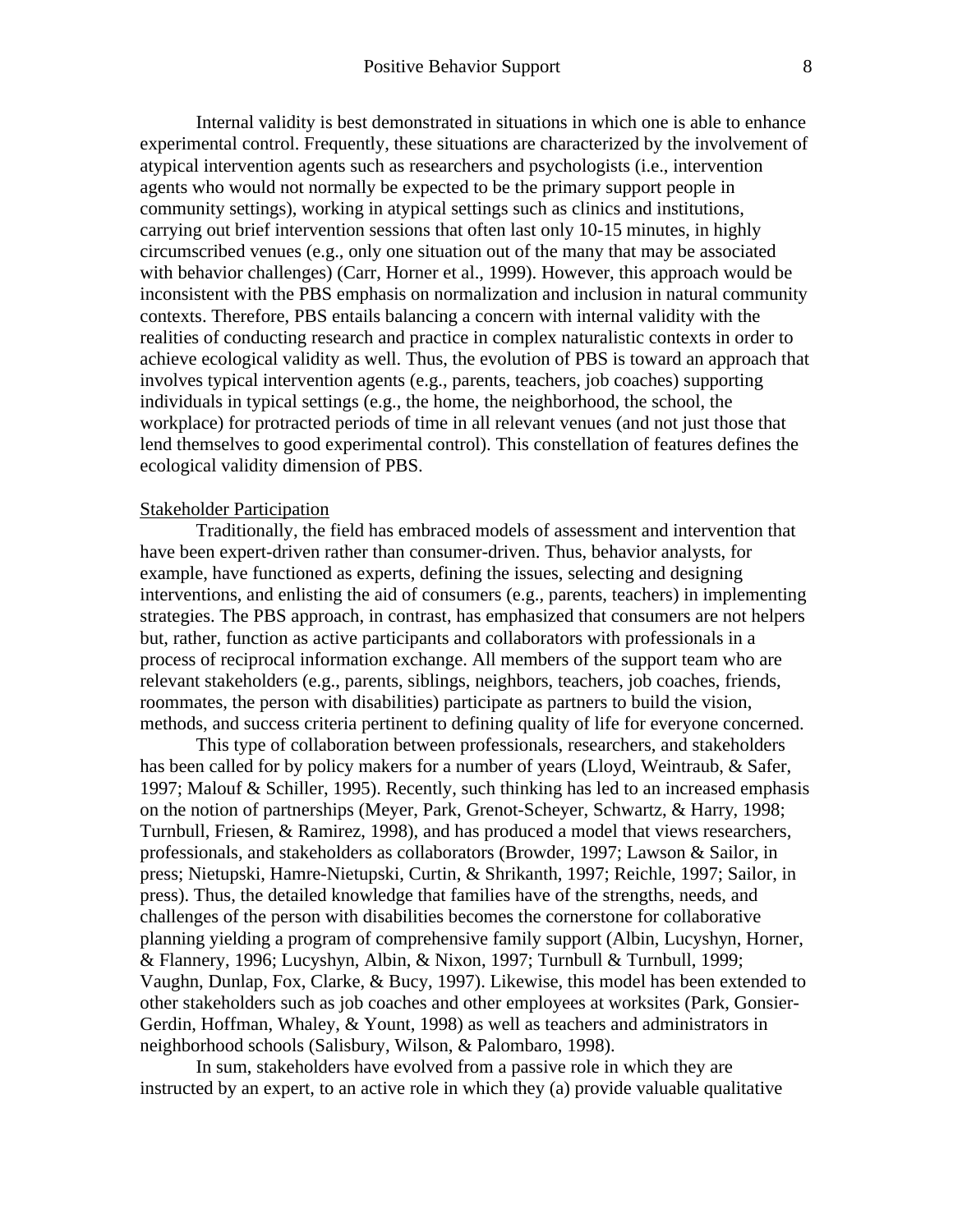perspectives for assessment purposes, (b) determine whether proposed intervention strategies are relevant for all the challenging situations that need to be dealt with, (c) evaluate whether the approach taken is practical in that it meshes well (Albin et al., 1996) with the values, needs, and organizational structures related to the individual with disabilities and his/her support network, and (d) define what outcomes are likely to improve the general quality of life and enhance the individual's personal satisfaction. An egalitarian approach toward stakeholder participation has become a normative feature of PBS.

#### Social Validity

Long ago, applied behavior analysts rejected the idea that interventions ought to be evaluated solely in terms of their objective effectiveness (Wolf, 1978). This notion has been taken up by PBS practitioners and amplified (Carr, Horner et al. 1999). Specifically there is an understanding that interventions should also be evaluated in terms of their practicality (e.g., Can typical support people carry out the strategy?), their desirability (e.g., Do typical support people perceive the interventions to be worthy of implementation?), their goodness-of-fit (e.g., Do stakeholders agree that the strategies are appropriate for the specific context in which they are to be implemented?), their subjective effectiveness with respect to problem behavior (e.g., Do the relevant stakeholders perceive that the objective reductions in problem behavior achieved are at a level that is now acceptable to them?), and their subjective effectiveness with respect to quality of life (e.g., Are the strategies implemented perceived by relevant stakeholders as making a meaningful difference in the lifestyle of the individual involved in terms of increasing opportunities to live, work, go to school, recreate, and socialize with typical peers and significant others in typical community settings?).

A synthesis of the experimental literature published between 1985-1996 (Carr, Horner et al., 1999) indicated that the various criteria for social validity just articulated have not been a prime focus for applied behavior analysis investigators until very recently. Not surprisingly, then, there has been, among those committed to a PBS approach, a growing movement emphasizing the centrality of social validity in the design and implementation of service provision and remediation efforts (Dennis, Williams, Giangreco, & Colninger, 1993; Hughes et al., 1995; Risley, 1996; Sands, Kozleski, & Goodwin, 1991; Schalock, 1990, 1996; Turnbull & Turnbull, 1999). The movement toward social validity is, of course, one logical consequence of the PBS focus on lifestyle change/lifespan perspective, ecological validity, and stakeholder participation already discussed.

#### Systems Change and Multicomponent Intervention

One of the central messages of PBS is that, in providing support, we should focus our efforts on fixing problem contexts and not problem behavior. Behavior change is not simply the result of applying specific techniques that address specific challenges. The best technology will fail if it is applied in an uncooperative or disorganized context. This thinking, which underlies all of PBS, has made efforts at systems change one of the defining features of the approach.

Meaningful change is only possible if systems are restructured in a manner that enables change to occur and be sustained. It is necessary that stakeholders share a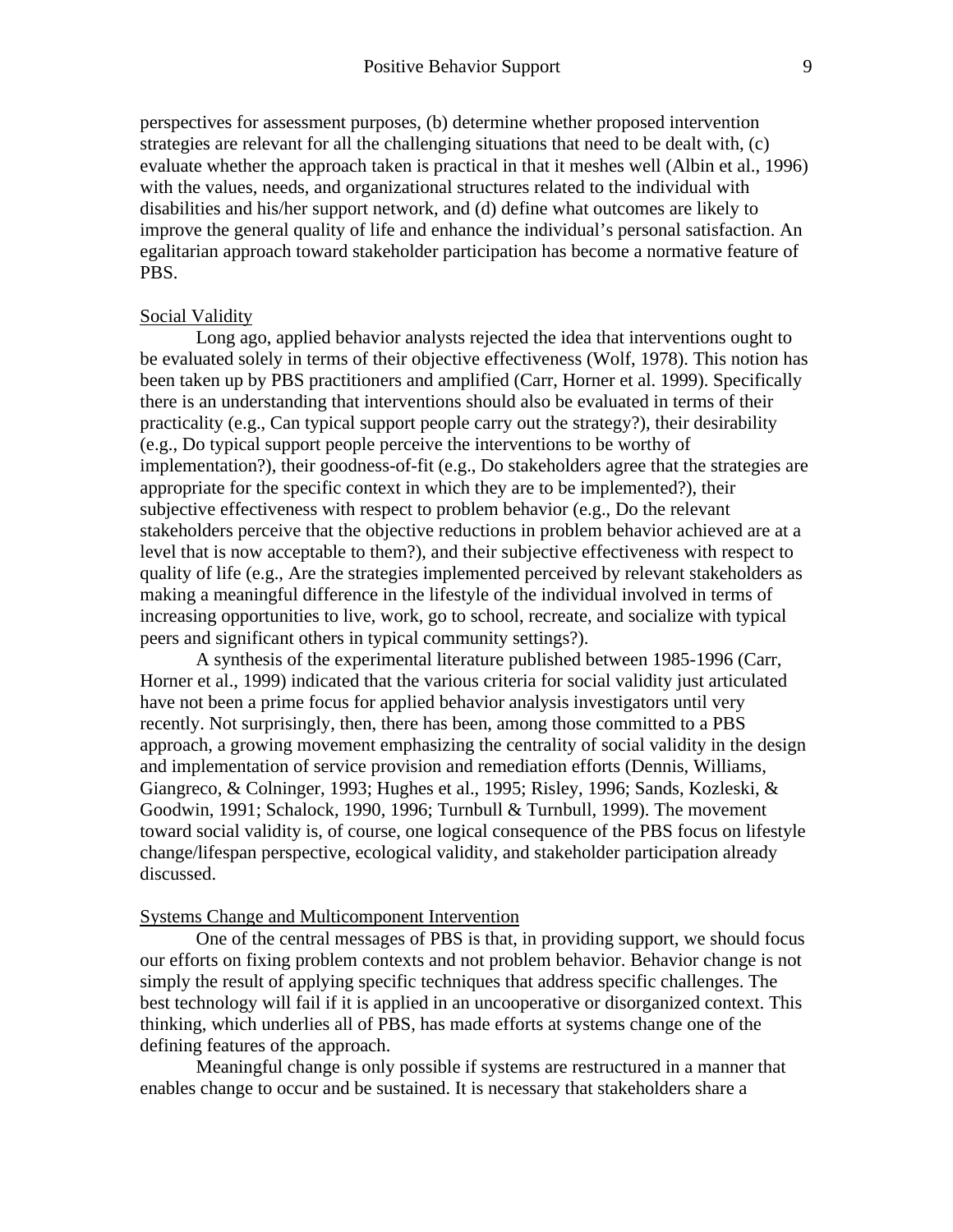common vision, that support persons be adequately trained, that incentives be in place to motivate people to alter their approach to problem solving, that resources (temporal, physical, and human) be made available to facilitate change, and that an action plan be created that defines roles, responsibilities, monitoring, and methods to be used to correct new or ongoing deficiencies (Knoster, Villa, & Thousand, 2000).

A systemic perspective rejects the notion that practitioner effectiveness depends solely on identifying a key critical intervention whose implementation will turn the tide. For decades, the applied behavior analysis field has prided itself on the publication of many successful research demonstrations involving the application of single interventions. These demonstrations have made for great science but ineffective practice and have led to the realization that a comprehensive approach involving multicomponent intervention is necessary to change the many facets of an individual's living context that may be problematic (Horner & Carr, 1997). Such a conclusion was rendered inevitable by the fact that the applied behavior analysis tradition from which PBS emerged provided incontrovertible evidence that, for any given individual, behavior challenges are likely to be dependent on multiple functional and structural variables whose influence demands a multidimensional remediation strategy built upon the assessment information (Bambara & Knoster, 1998; Carr, Carlson, Langdon, Magito McLauglin, & Yarbrough, 1998; O'Neill, Horner, Albin, Sprague, Storey, & Newton, 1997). This multicomponent, systems change perspective is very much in evidence throughout the PBS field whether it be in the home (Clarke, Dunlap, & Vaughn, 1999; Koegel, Koegel, Kellegrew, & Mullen, 1996; Turnbull & Turnbull, 1999), school (Sailor, 1996), workplace (Kemp & Carr, 1995), or community (Anderson, Russo, Dunlap, & Albin, 1996; Carr & Carlson, 1993; Carr, Levin et al., 1999).

## Emphasis on Prevention

The PBS approach has helped give birth to what is, arguably, one of the greatest paradoxes in the field of developmental disabilities, namely, the notion that the best time to intervene on problem behavior is when the behavior is not occurring. Intervention takes place in the absence of problem behavior in order to prevent such behavior from occurring again. The proactive nature of PBS stands in sharp contrast to traditional approaches that have emphasized the use of aversive procedures that address problem behaviors with reactive, crisis-driven strategies (Carr, Robinson, & Palumbo, 1990).

The political context for the emphasis on prevention that characterizes PBS comes from legislation such as the Individuals with Disabilities Act (IDEA, 1997) that makes prevention and early intervention major priorities for professionals who deal with serious behavior challenges. This issue is part of a larger debate in society concerning how best to conceptualize approaches to prevention (Albee, 1996, 1998). The methodological context for the emphasis on prevention is inherent in the definition of PBS articulated at the beginning of this paper, namely, that the approach focuses on skill building and environmental design as the two vehicles for producing desirable change.

The proactive skill-building aspect of PBS is seen , for example, in strategies that seek to prevent the recurrence of problem behavior by strengthening communicative competence (e.g., Carr & Durand, 1985) and self-management skills (e.g., Gardner, Cole, Berry, & Nowinski, 1983; Koegel, Koegel, Hurley, & Frea, 1992). The proactive environmental design aspect of PBS is seen, for example, in strategies that seek to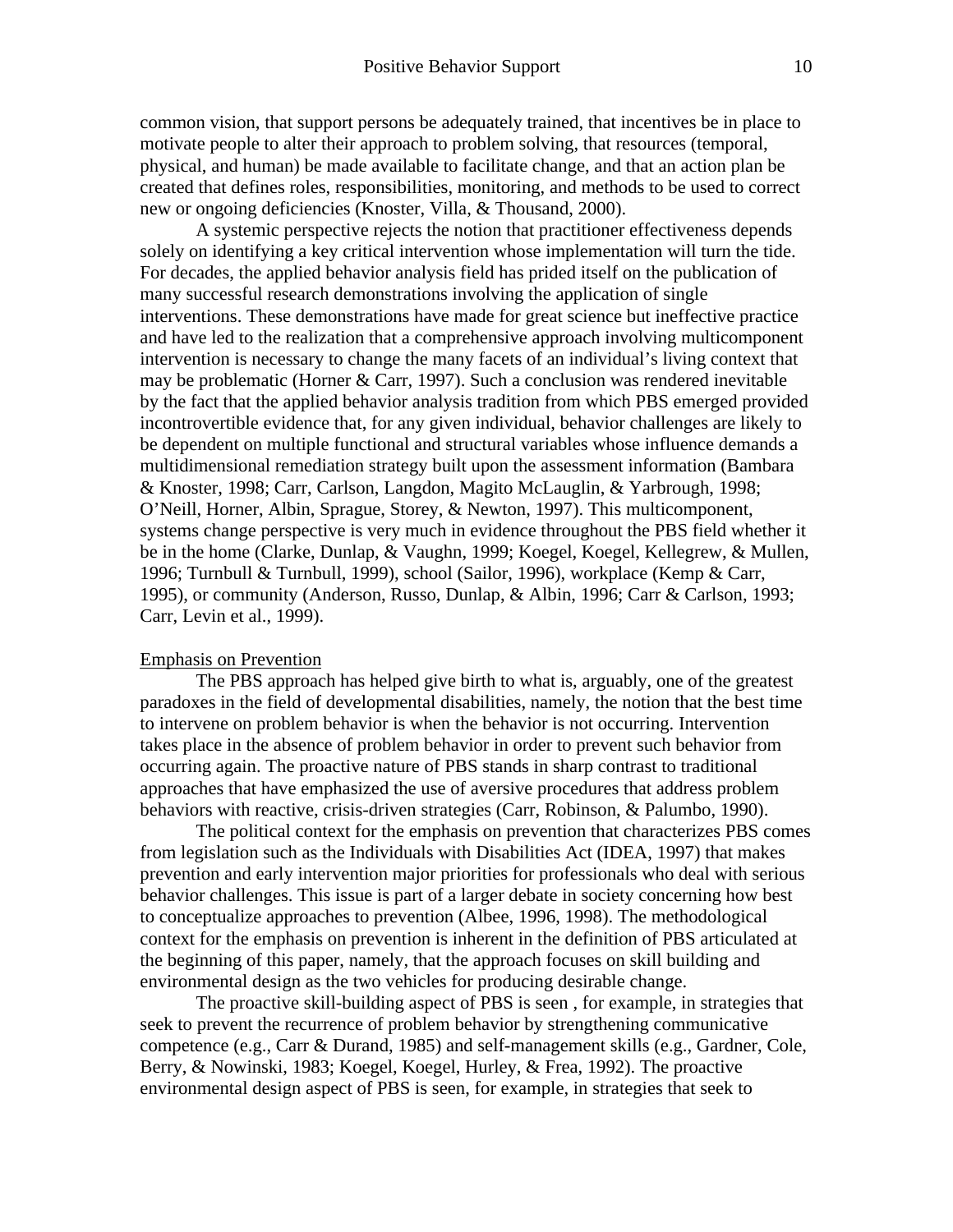prevent the recurrence of problem behavior by enhancing opportunities for choicemaking (e.g., Dunlap et al., 1994), modifying the setting events that alter the valence of reinforcers for significant behaviors (e.g., Horner, Day, & Day, 1997), and restructuring curricula (e.g., Dunlap, Kern-Dunlap, Clarke, & Robbins, 1991). Indeed, the focus on environmental design as a proactive strategy follows logically from the systems change aspect of PBS discussed earlier in this paper. Specifically, staff development, provision of incentives, resource allocation, and construction of action plans represent systemic variables whose design and implementation take place not at the moment that problem behavior is occurring but rather in a coordinated proactive fashion intended to minimize the likelihood of future episodes of problem behavior.

### Flexibility with Respect to Scientific Practices

With respect to scientific practices, the main tradition from which PBS emerged was applied behavior analysis. That tradition has embraced the idea that the gold standard for research methodology is the experiment and that the data of greatest import are those derived from direct observation (Baer, Wolf, & Risley, 1987). Yet, that same tradition has spawned thoughtful discussion as to whether the demonstration of causality through repeated manipulation of independent variables across time is the only acceptable methodology or whether other methods involving correlational analyses, naturalistic observations, and case studies might produce useful and important information (Risley, 1999). Likewise, there has been a call for researchers to adopt greater flexibility in terms of their definition of what constitutes acceptable data, moving the discussion beyond the parameters of direct observation to consider the acceptability of qualitative data, ratings, interviews, questionnaires, logs, and self-report (Schwartz & Olswang, 1996).

By adhering rigidly to laboratory-based criteria of excellence, we are in danger of putting ourselves in the position of learning more and more about less and less. That is, we run the risk of addressing only those topics that readily lend themselves to our preferred investigational techniques, ignoring other topics that prove too messy or ambiguous (Kunkel, 1987; Risley, 1999). As we move our research from the more controlled situations represented by laboratories, clinics, and institutional settings to the less controlled situations represented by community-based schools, homes, and job sites, it becomes apparent that both pragmatic and validity concerns demand flexibility in scientific practices.

With respect to pragmatic concerns, consider the issue of assessment. Exemplary assessment has often been equated with functional analysis, an approach involving the experimental manipulation of putatively critical variables with a view to identifying those factors responsible for controlling the behaviors of interest. While functional analysis has proven to be a powerful and elegant tool for demonstrating causal relationships, it is most often used by atypical intervention agents (e.g., researchers) operating in atypical settings (e.g., institutions) in highly circumscribed venues over short periods of time (Carr, Horner et al., 1999). A recent survey of 300 practitioners noted that more informal assessment procedures, including many that are not based on direct observation, were the methods of choice; functional analysis was used by only a small minority of the study sample (Desrochers, Hile, & Williams-Mosley, 1997). Practitioners felt that an inability to control complex naturalistic variables and insufficient time to conduct elaborate assessments made functional analysis an impractical and, therefore, seldom used method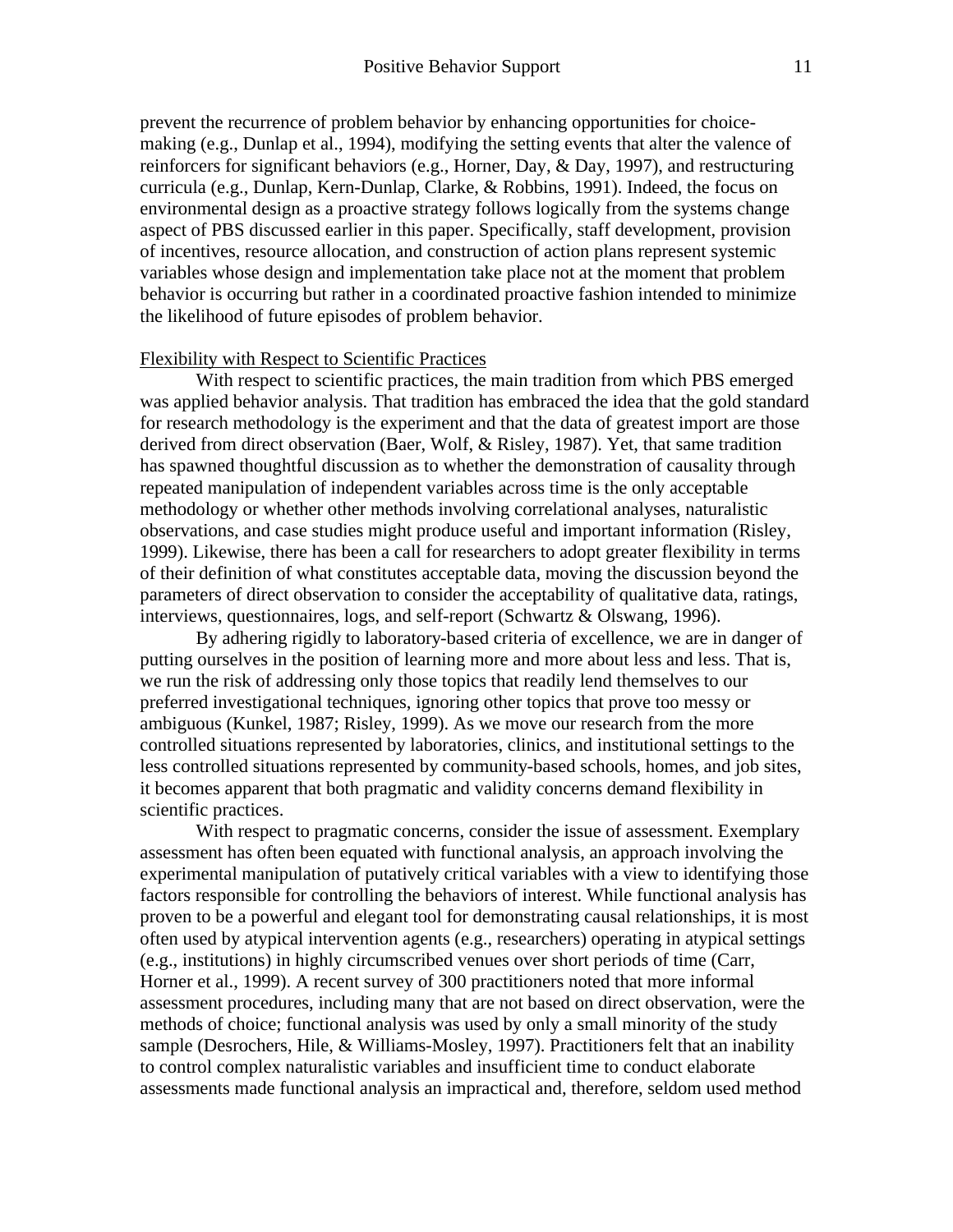in community settings. The lack of feasibility is particularly striking when one considers that the comprehensive assessment of problem behavior for even a few individuals living in the community often identifies hundreds of situations associated with diverse behavior challenges (Carr et al., 1994). A detailed functional analysis of all relevant situations would, in this case, be not so much daunting as impossible. Further, conducting even a small number of functional analyses is often not possible in the community because of ethical considerations. For example, one could not manipulate variables in a supermarket in order to study the frequency with which an individual destroys property and attacks other customers.

With respect to validity concerns, consider the issue of intervention. From a purely scientific perspective, the ideal intervention experiment is one in which a single variable is manipulated and all others are held constant. This type of methodology allows one to ascribe causality to the single variable being manipulated. In contrast, if several variables were to be manipulated at the same time, the experiment would be inconclusive due to confounds. There is in fact a wealth of literature demonstrating the causal impact of single interventions. While such information is useful in the initial development of a science, an exclusive reliance on pure experimentation impedes application. Specifically, in the community, one must deal with multiple interacting variables embedded in complex systems. That is why PBS intervention is almost always multicomponent in nature (e.g., Carr, Horner et al., 1999; Horner et al., 1996; Vaughn et al., 1997). The irony is that if one adheres strictly to laboratory criteria of excellence, then what is considered to be optimal practice (multicomponent intervention) is bad science (a confounded demonstration); if one adheres strictly to pragmatic criteria of excellence, then what is considered optimal science (single variable intervention) is bad practice. A rational approach to this dilemma would recognize that both laboratory and pragmatic criteria must be part of a truly applied science. Scientific practices must be varied and flexible enough to accommodate the analysis of pragmatic effectiveness (largely a matter of studying multicomponent interventions) and the analysis of causal mechanisms and basic processes (largely a matter of single variable experimentation or studies that systematically dismantle intervention packages into their components).

In sum, PBS has evolved into a science that respects the realities of conducting research in complex community settings while at the same time incorporating the fruits of research conducted within the tradition represented by formal experimentation. For this reason, PBS research methodology is flexible in encouraging correlational analyses, naturalistic observations, and case studies in addition to experiments. Likewise, the PBS definition of acceptable data includes qualitative measures, ratings, interviews, questionnaire, logs, and self-report in addition to direct observation. The type of data may vary but the expectation remains that a systematic data source will be used to evaluate and guide intervention.

## Multiple Theoretical Perspectives

As noted earlier, applied behavior analysis and its accompanying operant conceptual framework have played a major role in shaping the development of PBS. However, as PBS continues to evolve, it has drawn, increasingly, on other theoretical perspectives as well, a fact alluded to in several previous sections of this paper.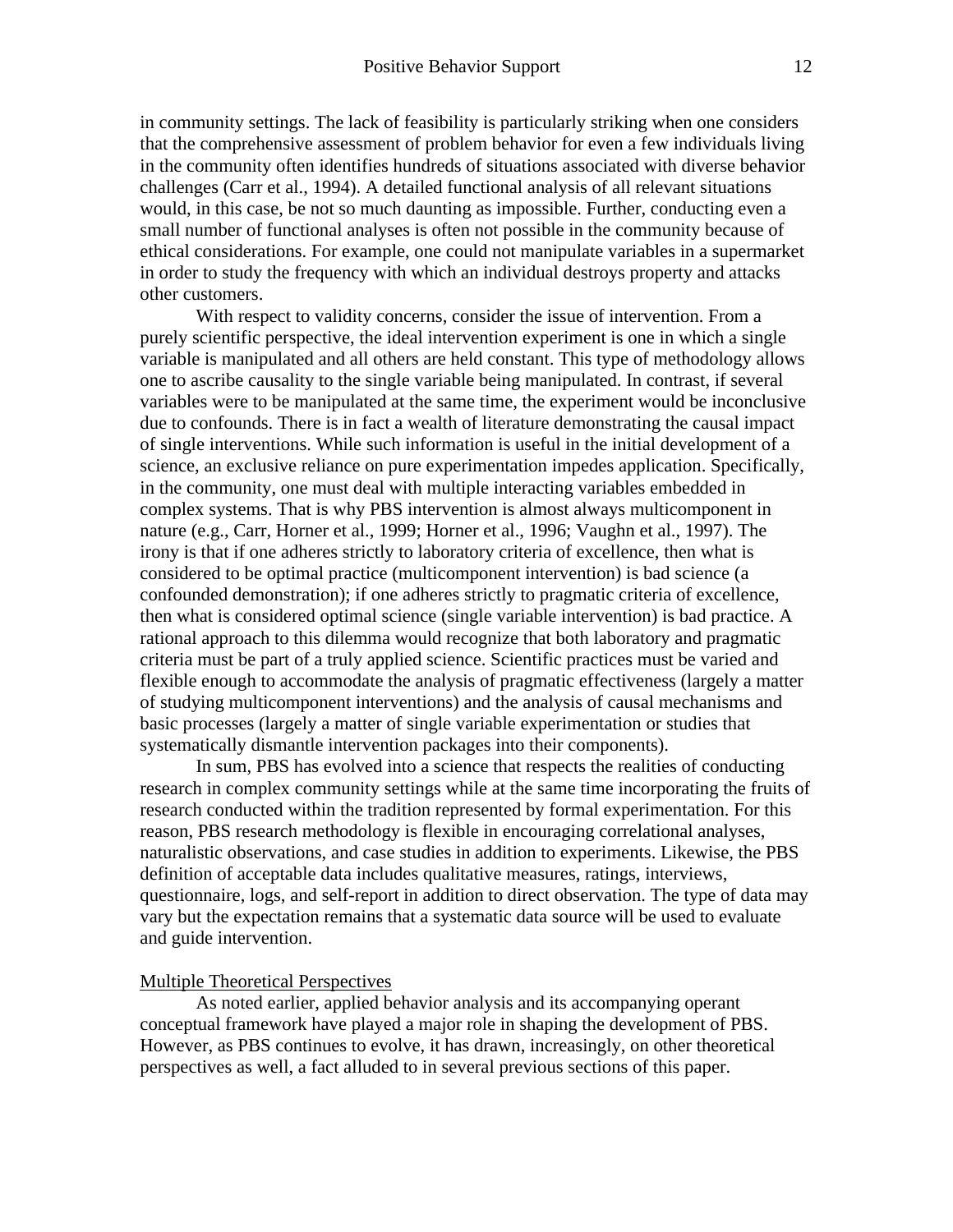A major contribution has been made to PBS by the strongly interrelated fields of systems analysis, ecological psychology, environmental psychology, and community psychology. Strikingly, at a conceptual level, the ecological paradigm is isomorphic with PBS in several respects, namely, that it deals with units larger than the individual (i.e., systems), emphasizes natural settings rather than institutions or clinics as being most appropriate for carrying out research and intervention studies (i.e. ecological validity), and views research as comprising an ongoing collaboration between scientists and stakeholders. The confluence of these ideas has led to three theoretical principles that have long characterized community psychology and the related fields referred to earlier (Levine & Perkins, 1987), principles that have now become dominant motifs within PBS as well.

The first principle embodies the idea that since people in community settings are interdependent, clinically significant change occurs in social systems and not just in individuals. This notion, a major theme in ecological systems theory (Bronfenbrenner, 1989), manifests itself in PBS with the idea that the focus of intervention must be on changing problem context, not problem behavior. We must move beyond blaming the victim (e.g., certain people have problems that must be "treated") to holding societal contexts accountable (e.g., certain people live in deficient environments that must be redesigned). The second principle embodies the idea that producing change is not simply a matter of implementing specific techniques but, rather, involves reallocation of resources involving time, money, and political power. Thus, administrative support, interagency collaboration, funding mechanisms, and commonality of mission philosophy are critical variables in the change equation (Dunlap et al., 2000; Knoster et al., 2000; Sailor, 1996). The third principle embodies the idea that an individual's behavior, appropriate or inappropriate, is the result of a continuous process of adaptation reflecting the interface between competence (a property of individuals) and context (a property of environments). Therefore, a successful intervention must modulate the goodness-of-fit between competence and context (see Albin, Lucyshyn, Horner, & Flannery, 1996, for a recent formulation of this idea). This goal is achievable by promoting skill development (a competence variable) in an integrated fashion with environmental redesign (a context variable). Another way of stating this point is to say that exemplary intervention must involve multicomponent systems change which, as we noted earlier, constitutes the heart of PBS.

Another important aspect of systems change theory relates to the fact that many societies, especially our own, are multicultural in nature. Family systems, for example, are characterized by considerable cultural heterogeneity. Effectiveness of communitybased research and services therefore depends on knowledge of this heterogeneity. That is why adherents of PBS have welcomed and are influenced by the theoretical perspectives inherent in cultural psychology, anthropology, and sociology. Cultural variables can have a profound influence on values, communication, interpersonal behavior, and social perception (Matsumoto, 1996). If one is not knowledgeable about these influences and sensitive to them, then the most well-intentioned and best-designed interventions may nonetheless fail. Although no culture is totally homogeneous with respect to goals, every culture deems certain goals to be normative and desirable. In illustration, when one works with families, a common goal is to make a child autonomous and self-reliant. This choice of goals reflects the premium that Western cultures,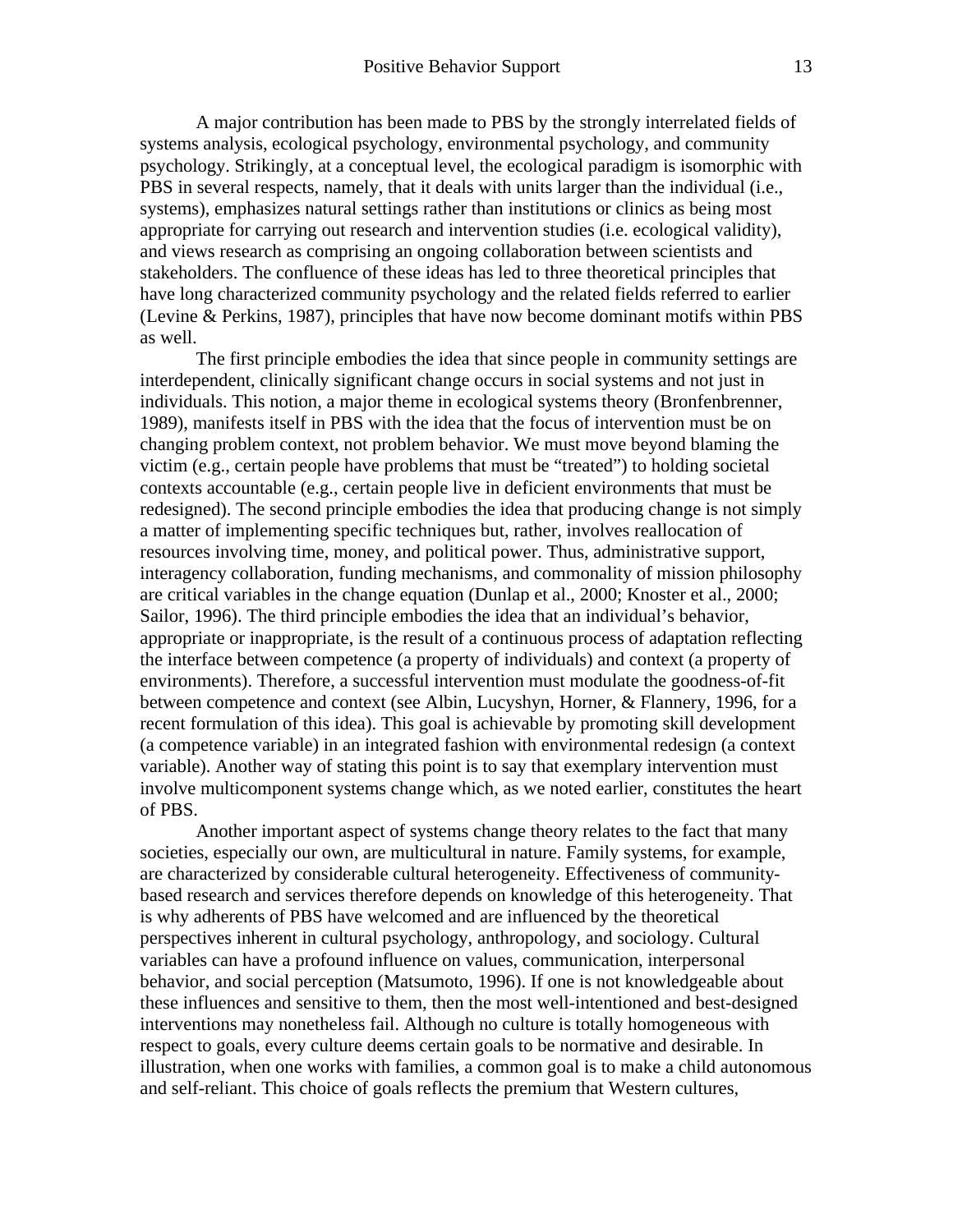especially American, place on independence. In contrast, many Asian cultures, for example Japanese, place a premium on interdependence, that is, on belongingness, dependency, and reciprocity (Weisz, Rothbaum, & Blackburn, 1984); an emphasis on autonomy and self-reliance per se is seen as a sign of selfishness and immaturity. Also, in Western culture, seeking help for social and emotional problems is seen as rational and constructive whereas in traditional Chinese culture, it is seen as shameful; only when problems are somaticized (e.g., "his strange behavior reflects an underlying 'liver' problem") is it permissible to seek help (Kleinman, 1980). The two examples given make clear that cultural insensitivity on the part of intervention agents would likely produce noncompliance or outright avoidance from the families involved. For this reason, attention must be paid to assessing, from a cultural perspective, differences pertaining to family structure and child rearing practices, family perceptions and attitudes, and language and communication styles (Lynch, 1998). In sum, the systemic, communitybased, multicultural aspects of PBS lead naturally and, of necessity, to a consideration of multiple theoretical perspectives that, in turn, guide the continued evolution of this approach.

#### **A Vision of the Future**

The continued evolution of PBS along the lines that we have discussed is likely to lead to substantive changes in at least four areas: (a) assessment practices, (b) intervention strategies, (c) training, and (d) extension to new populations.

### Assessment Practices

The focus on quality of life issues, lifespan perspectives, stakeholder participation, and systems change necessitates a greater reliance on alternative approaches to assessment. The traditional approach to assessment has tended to be microanalytic in nature, emphasizing the analysis of the effects of specific antecedent and consequent stimuli on discrete topographies of behavior. Current developments within PBS would suggest that while the microanalytic approach will be retained, a greater emphasis will be placed on an emerging macroanalytic approach that relies on focus groups, expansion of the unit of analysis, evolution of user-friendly measures, and delineation of molar dependent variables.

Since PBS is community based, the relevant stakeholder constituency is diverse and includes not only practitioners but also administrators, policy makers, families, friends, individuals with disabilities, and teachers. Therefore, focus groups and other sources of multi-perspective, narrative-discursive data are needed to assess and identify the full array of stakeholder priorities, the structural and organizational barriers to success, feasibility of proposed solutions, and effective packaging of change strategies (Ruef et al., 1999). This systemic approach to assessment moves the field beyond a sole consideration of discrete behaviors to a consideration of what interested parties have to say about their vision and values, incentives for problem solving, resource allocation, and the infrastructure of available supports (Knoster et al., 2000). Discursive-narrative methodologies are inherent in both the personal futures planning and wraparound approaches discussed earlier (e.g., Kincaid, 1996; Eber, 1997) and it is likely that these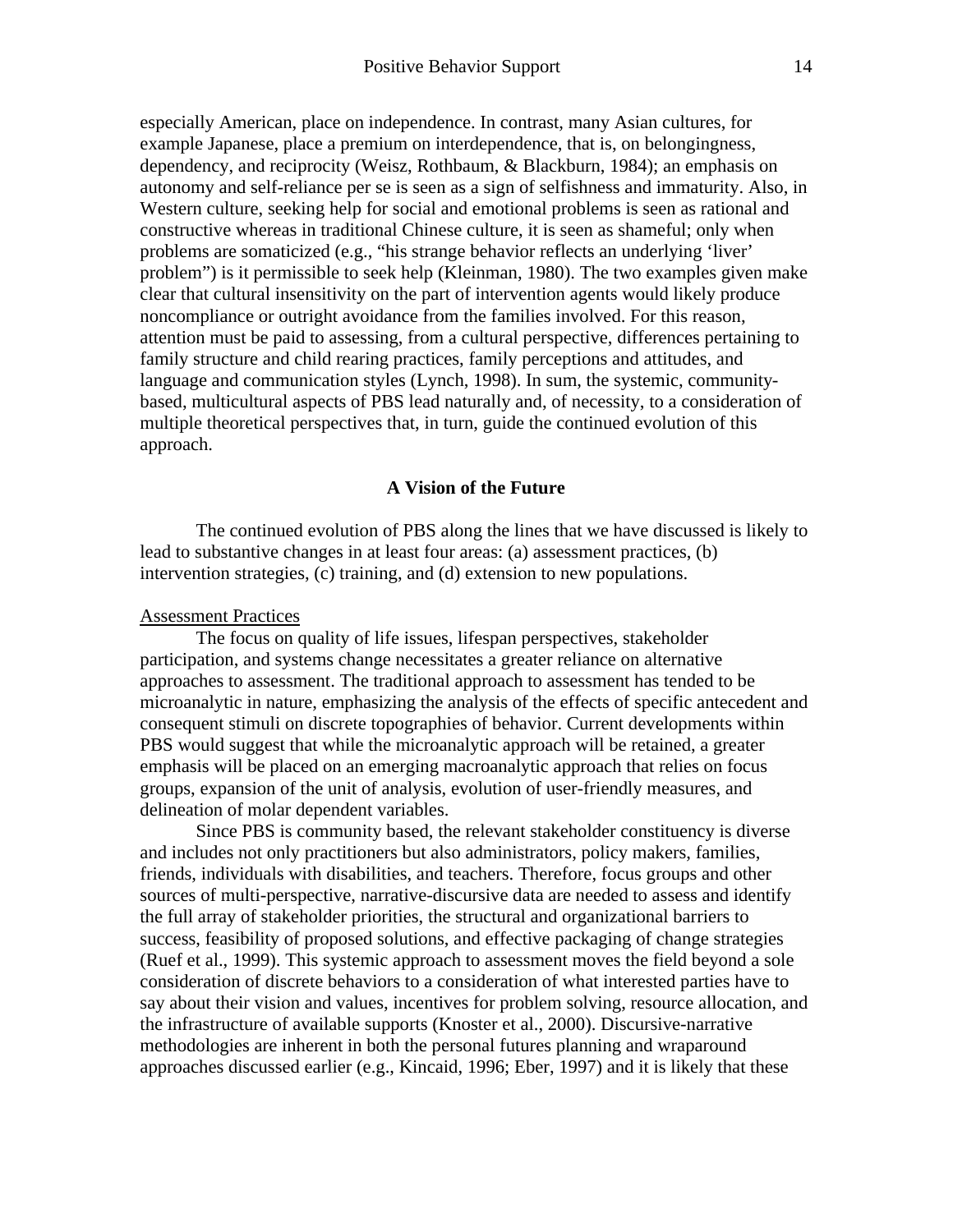approaches to the assessment of personal as well as systemic needs will become more preferred and more prevalent in the future.

The systems orientation of PBS is another factor leading to changes in assessment practices. Specifically, the traditional emphasis on the behavior of individuals as the unit of analysis is being broadened to include larger units. This movement reflects greater sensitivity to issues that have long been the concern of professionals who work in the fields of school and educational psychology. For example, in schools, adherents of PBS have expanded the unit of analysis to capture group behavior at the level of entire classrooms and, even further, at the level of entire buildings (Sugai et al., 2000; Lewis  $\&$ Sugai, 1999; Warren et al., in press). In taking PBS "to scale," researchers and practitioners are attempting to address the practical realities of carrying out assessment at a systems-wide level, often involving hundreds and, sometimes, thousands of children. In this context, it is not possible to study behavior, one child at a time, using traditional assessment strategies. Thus, the development of assessment tools that measure changes in these expanded units of analysis is an important future direction for the field.

Because PBS involves the participation of diverse stakeholders who must function in complex community systems, traditional assessments involving the use of formal functional analysis are generally not workable. We articulated this point earlier in the discussion related to flexibility in scientific practices and noted the ever increasing reliance of practitioners on qualitative measures, ratings, interviews, questionnaires, and the like. An important issue for the future of PBS is whether these diverse assessment measures have a degree of validity that permits effective intervention planning. Some recent data (Yarbrough & Carr, 2000) suggest that identifying the parameters within which user-friendly assessments such as those based on interviews, for example, show convergent validity with more formal assessments such as those based on functional analysis, is a complicated issue that the field will have to address. We will need to develop a set of decision rules and procedures for knowing when user-friendly, pragmatic assessment tools are valid and can therefore be employed by practitioners who have neither the time, the control, or perhaps even the training to carry out experimental (functional) analyses. PBS will only reach its full potential when new assessment tools are developed that do not depend on the availability of a small group of highly trained and, often, unavailable experts.

Finally, the emphasis of PBS on quality of life issues and lifespan perspectives requires that the scope of assessment be expanded to include molar dependent variables (Carr et al., 1998). Traditionally, the main focus has been on causal analyses involving the influence of discrete antecedent and consequent stimuli on well defined, temporally circumscribed units of behavior. The PBS focus includes this type of analysis but it also includes assessments related to the influence of broad contextual variables operating over protracted periods of time. Therefore, molar assessments must be developed to capture the effects of systemic changes related to friendship networks (e.g., sociometric analysis), vocational placement (e.g., work productivity, work satisfaction), living environments (e.g., autonomy, self-determination), educational arrangements (e.g., social acceptance, self-esteem, academic competence), and leisure situations (e.g., consumer satisfaction). The use of assessment strategies related to molar dependent variables is essential if we are to fully understand how systems changes impact on quality of life over time.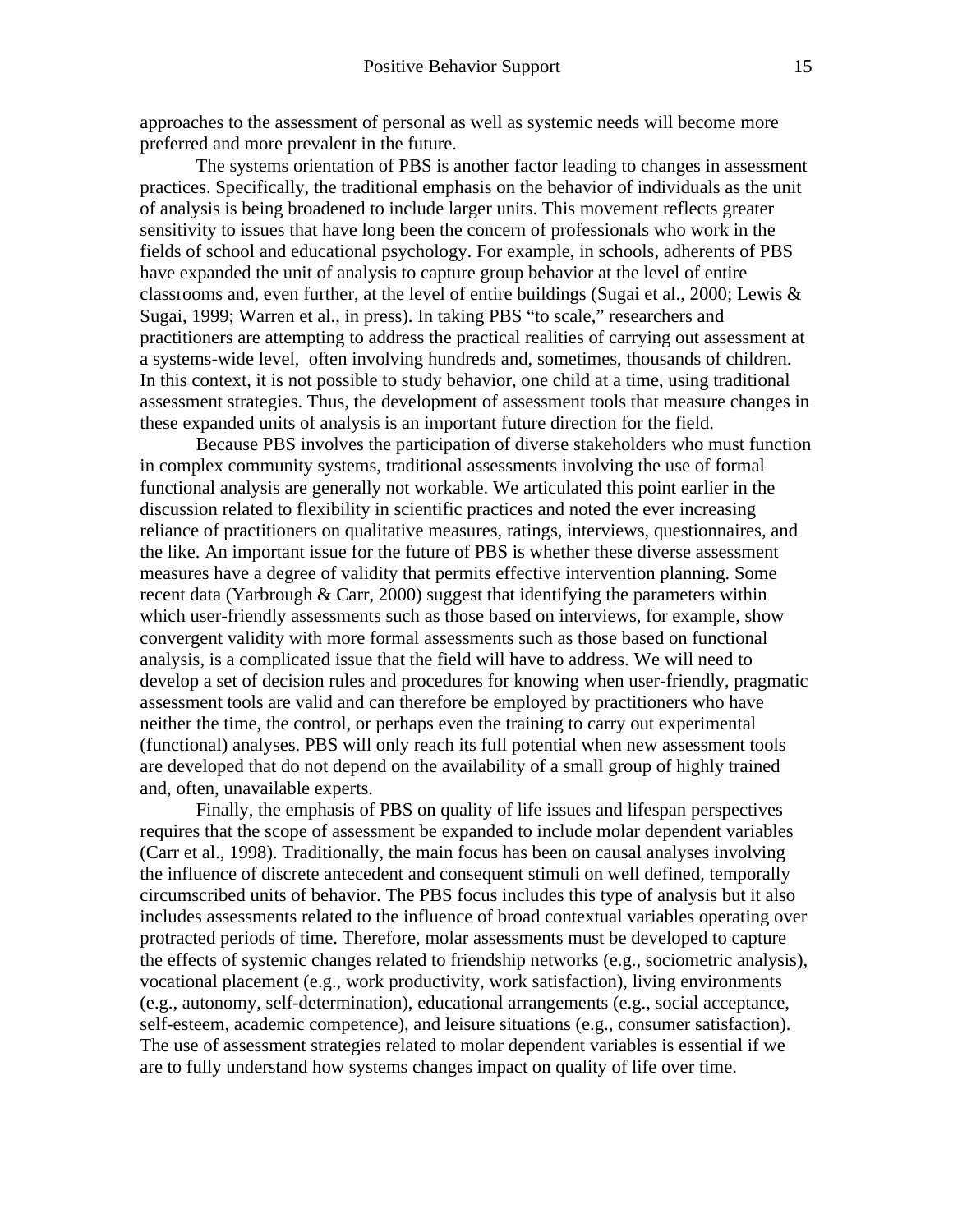In sum, the future is likely to see changes with respect to the who, where, how, and what of assessment: who (e.g., focus groups and key stakeholders will play an increasing role and not just experts), where (e.g., school-wide settings and not just individual tutorial situations), how (e.g., user-friendly indirect assessments and not just formal experimental analyses), and what (e.g., sociometric analysis and not just discrete social behaviors).

#### Intervention Strategies

Because intervention is linked directly to assessment within a PBS framework, there will also be changes in the who, where, what, and when of intervention. With respect to "who," for more than three decades, it has been researchers, psychologists, and other experts who have implemented intervention. Yet, the PBS emphasis on ecological validity necessitates a movement toward natural supports in the community, that is, typical intervention agents. Although the recent increase in the involvement of parents and teachers represents a constructive step in this direction, it is not enough. Most people have a broad network of social supports that includes siblings, friends, grandparents, neighbors, and others whose involvement in intervention has rarely been tapped. The participation of this extended circle of people as active intervention agents in a socially supportive role is likely to become an important feature of PBS.

With respect to "where," the traditional approach has emphasized laboratory, clinic, and segregated institutional settings. Again however, ecological validity concerns are pressing the field of PBS to carry out interventions in naturalistic, community-based settings. Home, school, and workplace represent a good beginning but they constitute only a small portion of the universe of possibilities. The future will illustrate the extension of this approach to settings that capture a lifestyle that most of us experience including restaurants, movie theatres, sports venues, churches/synagogues, social clubs, and vacation places. Expanding the variety and breadth of intervention agents and settings will be a sign that PBS has matured to the highest level of ecological validity.

The focus on comprehensive lifestyle change and quality of life issues will drive the field toward a reconceptualization of the "what" of intervention. Thus, in the past, the question has often been "what intervention (singular) is most appropriate for dealing with a particular problem?" It has become clear, however, that the multidimensional nature of quality of life requires, in turn, a multicomponent (plural) approach to intervention. Further, the components are not necessarily discrete intervention procedures in the traditional sense. For example, extinction (a discrete procedure) may be one component; however, environmental redesign including architectural variables, social systems, sequences of daily routines, respite care, resource allocation, and development of support networks may also be involved even though they are not the type of discrete intervention variables that have dominated the field for so many years. There will be a greater concentration of effort designed to identify these molar variables and create decision rules regarding how best to combine multiple components into a comprehensive package that addresses the needs of people with disabilities as well as their families and friends.

The PBS focus on prevention will also influence the "when" of intervention. As noted, PBS is an approach in which intervention and support strategies are implemented in a proactive fashion with a view to reducing future occurrences of behavior challenges. Recently, for example, functional communication training has been used with young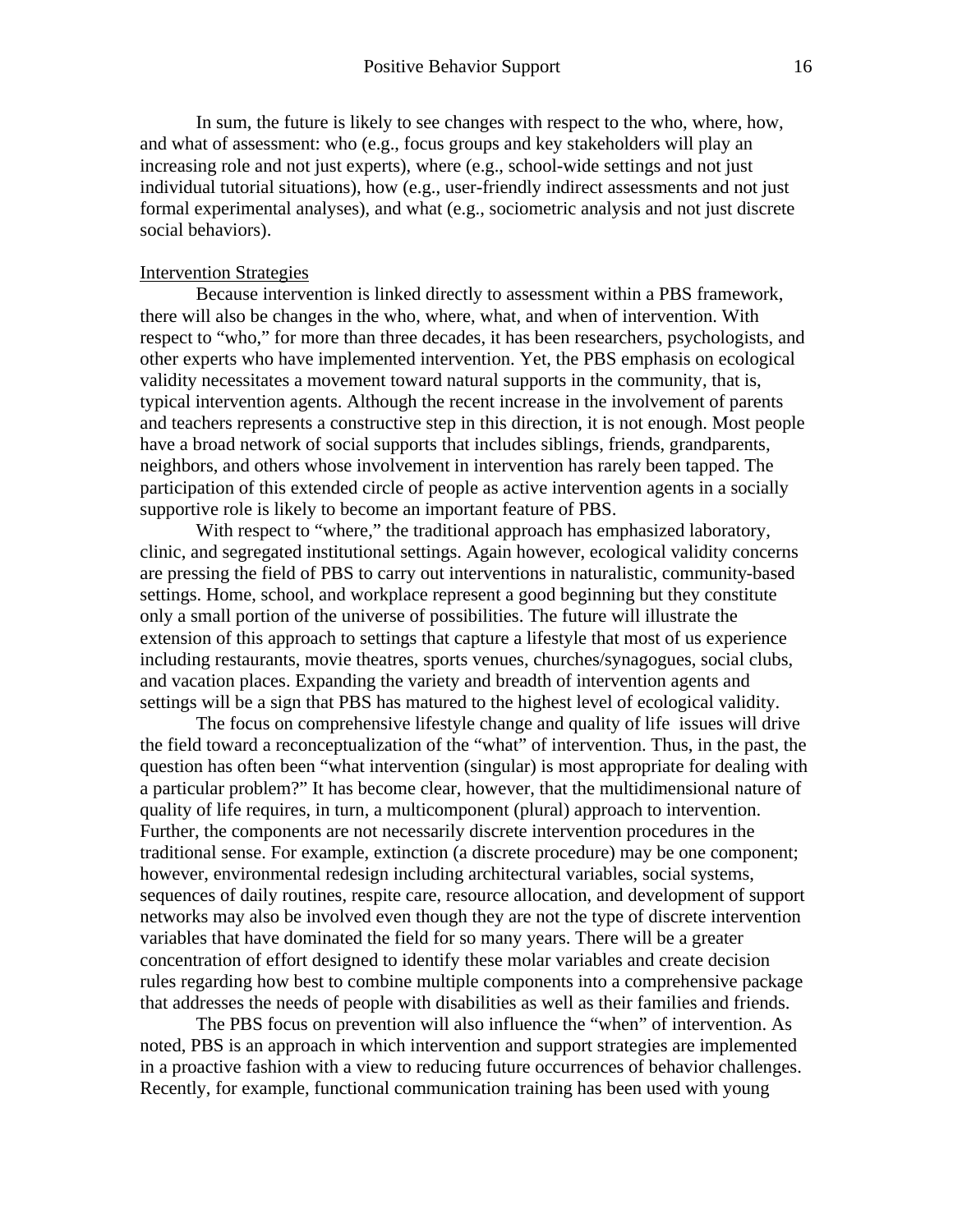children to prevent the emergence of serious problem behavior (Reeve  $\&$  Carr, 2000). There is a clear need to extend this type of demonstration. Specifically, we should be able to identify, early on, the multiple deficiencies in skills and environments that eventually lead to problem behavior and a resultant poor quality of life. When these risk factors are better explicated, we will be in a position to teach carefully selected and delineated skills as well as to design living environments proactively before any behavior challenges manifest themselves. In this manner, the direction of the field will be changed from its traditional focus on problems and difficulties to a new positive focus on building on an individual's strengths and creating living environments that support a high quality of life.

### **Training**

Several critical features of the PBS approach ensure that there will be innovations in the who, where, and what of training.

With respect to the "who" of training, there is likely to be continued movement away from an emphasis on simply training experts in university settings who subsequently go out into the field to instruct others. Instead, there will be a movement toward an emphasis on training interprofessional teams, often including parents, that reflects the PBS focus on stakeholder participation. At one level, this trend would involve a collaborative relationship between expert professionals on the one hand and parents, teachers, residential and work support staff, and childcare providers on the other hand. Collaboration will occur with respect to case formulation, goal setting, intervention selection, and ongoing programmatic change made within a collegial and egalitarian model of operation that would eventually extend to administrative staff and, ultimately, interagency collaboration (Anderson, Russo, Dunlap, & Albin, 1996). Thus, training will be viewed not simply as a transfer of strategic information from experts to providers but rather as a process of mutual education involving capacity building that ultimately results in systems change as opposed to narrowly defined changes for a particular individual.

With respect to the "where" of training, the future should see a de-emphasis on lecture formats carried out within the confines of university settings and formal workshops, and a greater emphasis on on-site education. That is, the PBS emphasis on ecological validity necessitates that the training of professionals, families, and direct service providers take place in typical settings in neighborhood schools, work sites, community residences, and other locations in the community (e.g., restaurants, shopping malls, theatres). Meaningful training would therefore involve in vivo problem solving within real-life contexts occurring for time durations sufficient to produce trainee competence (Anderson et al., 1996). It is likely that these situational training innovations will be greatly enhanced by creative use of new information technologies, including CD-ROM and online, web-based instructional methods (Sailor et al., in press).

Finally, the "what" of training will change because of the critical PBS feature of systems change. It will no longer be sufficient to train people to master a laundry list of specific intervention techniques (e.g., extinction, prompting, reinforcement) but rather people will also need to know how to deal with the systems in which intervention strategies are embedded and how to integrate technology within broader support infrastructures and networks. Thus, the content of training will also have to reflect knowledge of administrative issues, funding mechanisms, mission and philosophies, and interagency collaboration to name but a few (Dunlap et al., 2000).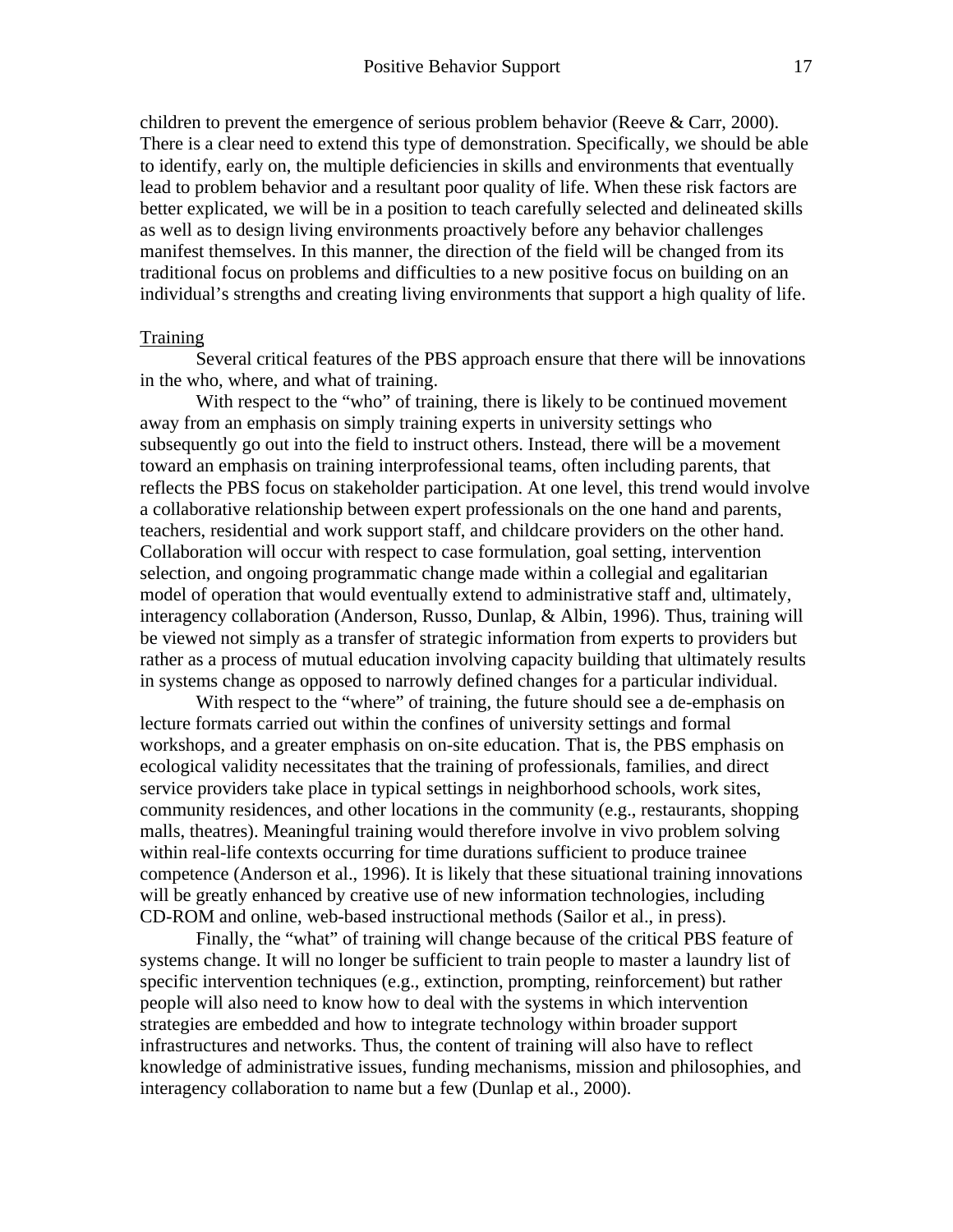### Extension to New Populations

PBS has made many valuable contributions to improving the quality of life for people with developmental disabilities. It is not surprising, therefore, that there is a mistaken perception in the field that the approach is applicable primarily to this population. In fact, there is growing evidence that PBS is undergoing a rapid extension to other populations as well. Already, the application of PBS has expanded to include people with traumatic brain injury (Singer, Glang, & Williams, 1996; Ylisaker & Feeney, 1998), typically developing children with school discipline problems (Burke & Burke, 1999; Lewis & Sugai, 1999; Sugai et al., 2000; Warren et al., in press), and children and youth with emotional and behavioral disorders (Dunlap & Childs, 1996; Dunlap, Clarke, & Steiner, 1999; Kern, Childs, Dunlap, Clarke, & Falk, 1994). The extension of PBS represents part of a larger movement in the social sciences and education away from traditional models that have emphasized pathology and toward a new positive model that emphasizes " a science of positive subjective experience, positive individual traits, and positive institutions (Seligman & Csikszentmihalyi, 2000 a, p. 5)" with a view to improving quality of life and preventing behavior problems (Seligman & Csikszentmihalyi, 2000 b).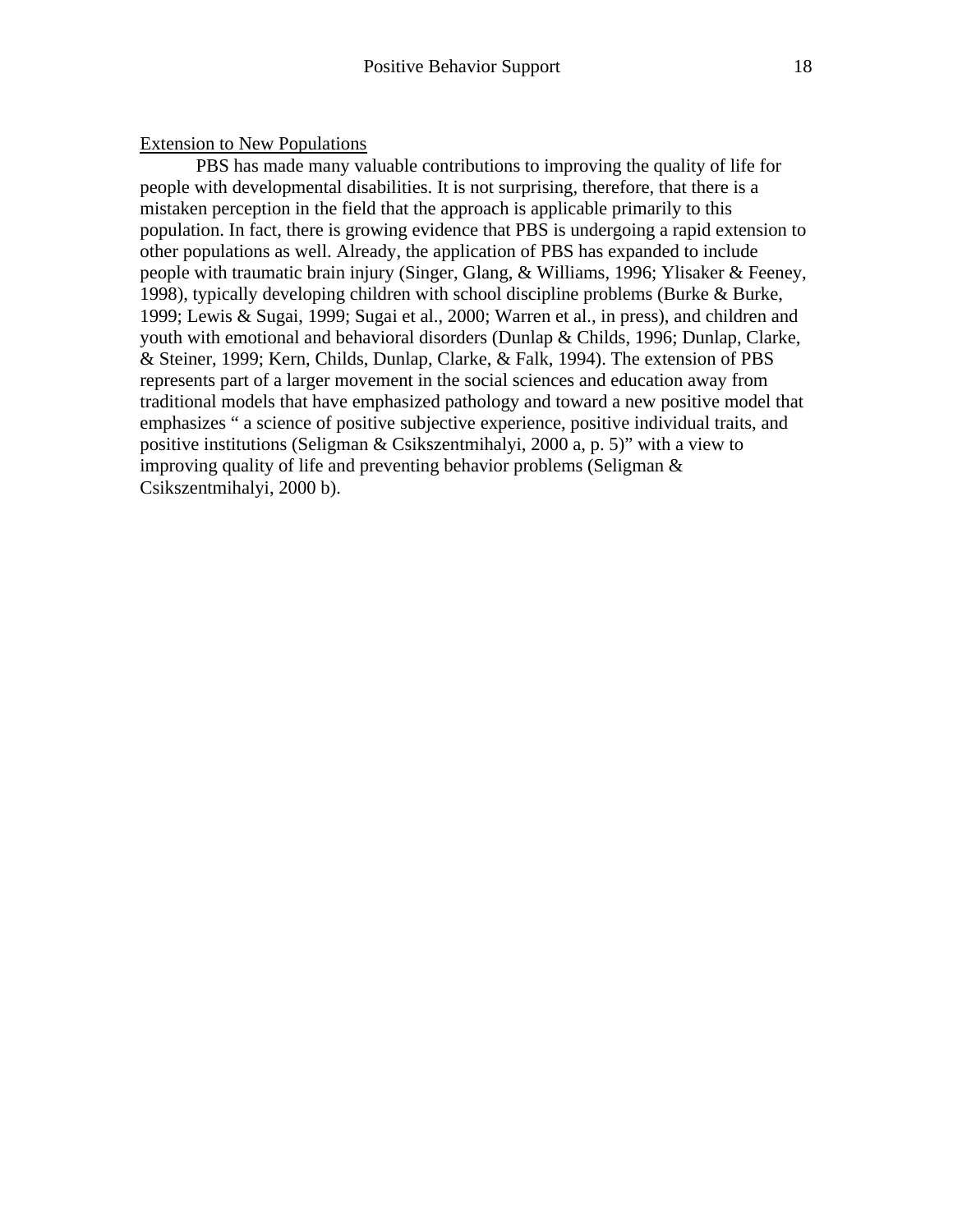### **References**

Albee, G. W. (1996). Revolutions and counterrevolutions in prevention. American Psychologist, 51, 1130-1133.

Albee, G. W. (1998). The politics of primary prevention. The Journal of Primary Prevention, 19, 117-127.

Albin, R. W., Lucyshyn, J. M., Horner, R. H., & Flannery, K. B. (1996). Contextual fit for behavior support plans. In L. K. Koegel, R. L. Koegel, & G. Dunlap (Eds.), Positive behavioral support (pp 81-98). Baltimore: Paul H. Brookes.

Anderson, J.L., Russo, A., Dunlap, G., & Albin, R. W. (1996). A team training model for building the capacity to provide positive behavior supports in inclusive settings. In L. K. Koegel, R. L. Koegel, & G. Dunlap (Eds.), Positive behavioral support (pp. 467-490). Baltimore: Paul H. Brookes.

Baer, D. M., Wolf, M.M., & Risley, T. R. (1968). Some current dimensions of applied behavior analysis. Journal of Applied Behavior Analysis, 1, 91-97.

Baer, D. M., Wolf, M.M., & Risley, T. R. (1987). Some still-current dimensions of applied behavior analysis. Journal of Applied Behavior Analysis, 20, 313-327.

Bambara, L.M., Cole, C.L., & Koger, F. (1998). Translating self-determination concepts into support for adults with severe disabilities. Journal of The Association for Persons with Severe Handicaps, 23, 27-37.

Bambara, L., & Knoster, T. (1998). Designing positive behavior support plans. Innovations (no. 13). Washington, DC: American Association on Mental Retardation.

Bricker, D. (1995). The challenge of inclusion. Journal of Early Intervention, 19, 179-194.

Bronfenbrenner, U. (1989). Ecological systems theory. In R. Vasta (Ed.), Annals of Child Development (Vol. 6, 187-249). Greenwich, CT: JAI Press.

Browder, D. M. (1997). Educating students with severe disabilities: Enhancing the conversation between research and practice. The Journal of Special Education, 31, 137-144.

Buechler, S. M. (1990). Women's movements in the United States: Woman suffrage, equal rights, and beyond. New Brunwick, NJ: Rutgers University Press.

Burke, M. D., & Burke, S. H. (Eds.). (1999). Focus: Discipline and school safety, Part Two [Special Issue]. Effective School Practices, 17 (4).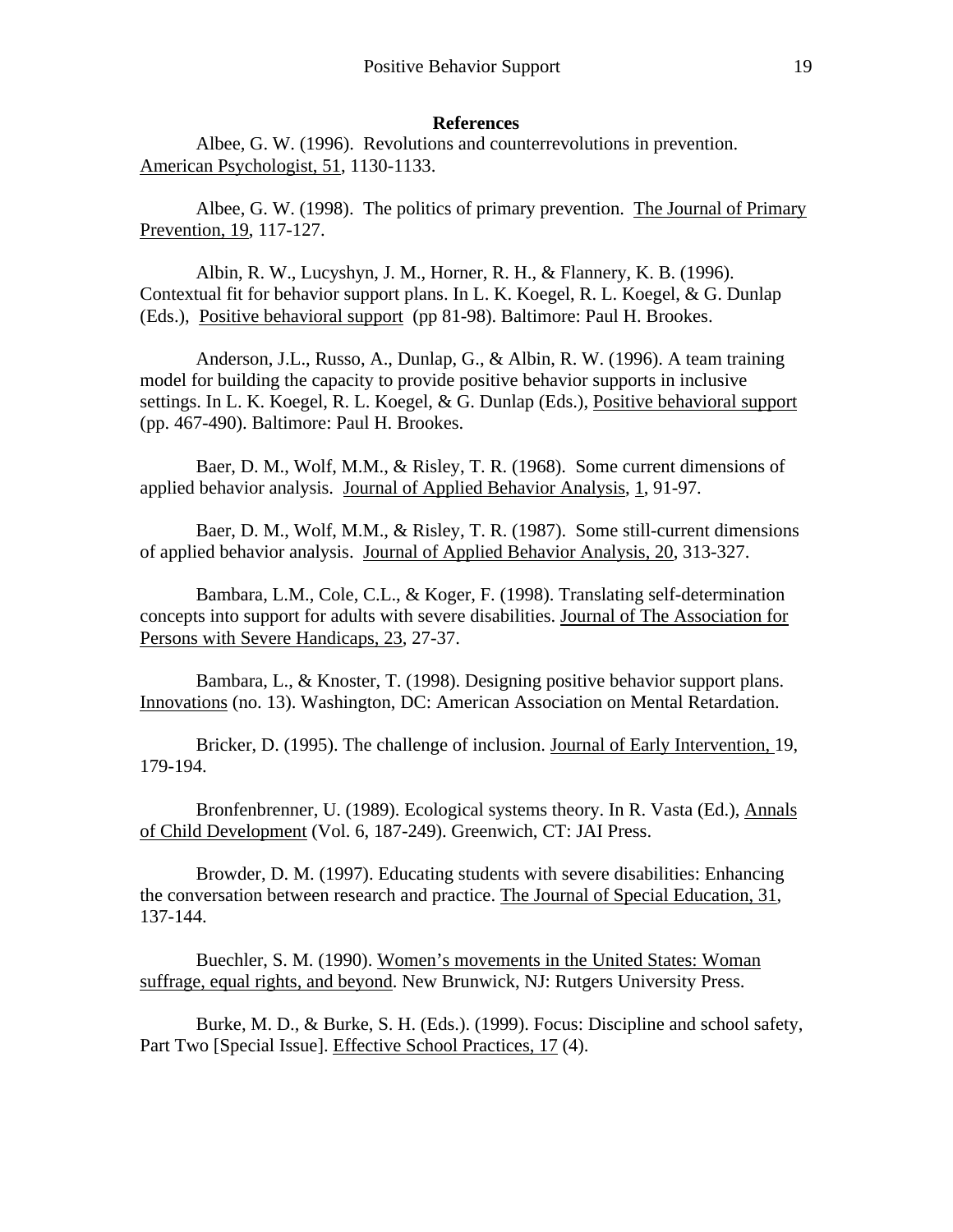Carr, E.G. (1977). The motivation of self-injurious behavior: A review of some hypotheses. Psychological Bulletin, 84, 800-816.

Carr, E.G. (1996). The transfiguration of behavior analysis: Strategies for survival. Journal of Behavioral Education, 6, 263-270.

Carr, E. G. (1997). The evolution of applied behavior analysis into positive behavior support. Journal of The Association for Persons with Severe Handicaps, 22, 208-209.

Carr, E.G., & Carlson, J.I. (1993). Reduction of severe behavior problems in the community through a multicomponent treatment approach. Journal of Applied Behavior Analysis, 26, 157-172.

Carr, E. G., Carlson, J. I., Langdon, N. A., Magito-McLaughlin, D., & Yarbrough, S. C. (1998). Two perspectives on antecedent control: Molecular and molar. In J. K. Luiselli & M. J. Cameron (Eds.). Antecedent control: Innovative approaches to behavioral support (pp. 3-28). Baltimore: Paul H. Brookes

Carr, E.G., & Durand, V.M. (1985). Reducing behavior problems through functional communication training. Journal of Applied Behavior Analysis, 18, 111-126.

Carr, E. G., Horner, R. H., Turnbull, A. P., Marquis, J., Magito-McLaughlin, D., McAtee, M. L., Smith, C. E., Anderson-Ryan, K., Ruef, M. B., & Doolabh, A. (1999). Positive behavior support for people with developmental disabilities: A research synthesis. Monograph of the American Association on Mental Retardation.

Carr, E.G., Levin, L., McConnachie, G., Carlson, J.I., Kemp, D.C., & Smith, C.E. (1994). Communication-based intervention for problem behavior. A user's guide for producing positive change. Baltimore: Paul H. Brookes.

Carr, E.G., Levin, L., McConnachie, G., Carlson, J.I., Kemp, D.C., Smith, C. E., & Magito-McLaughlin, D. (1999). Comprehensive multisituational intervention for problem behavior in the community: Long-term maintenance and social validation. Journal of Positive Behavior Interventions, 1, 5-25.

Carr, E.G., Robinson, S., & Palumbo, L.W. (1990). The wrong issue: Aversive versus nonaversive treatment. The right issue: Functional versus nonfunctional treatment. In A. Repp  $\& N.$  Singh (Eds.), Perspectives on the use of nonaversive and aversive interventions for persons with developmental disabilities (pp. 361-379). Sycamore, IL: Sycamore Publishing Co.

Carr, E.G., Robinson, S., Taylor, J.C., & Carlson, J.I. (1990). Positive approaches to the treatment of severe behavior problems in persons with developmental disabilities: A review and analysis of reinforcement and stimulus-based procedures. Monograph of The Association for Persons with Severe Handicaps, 4.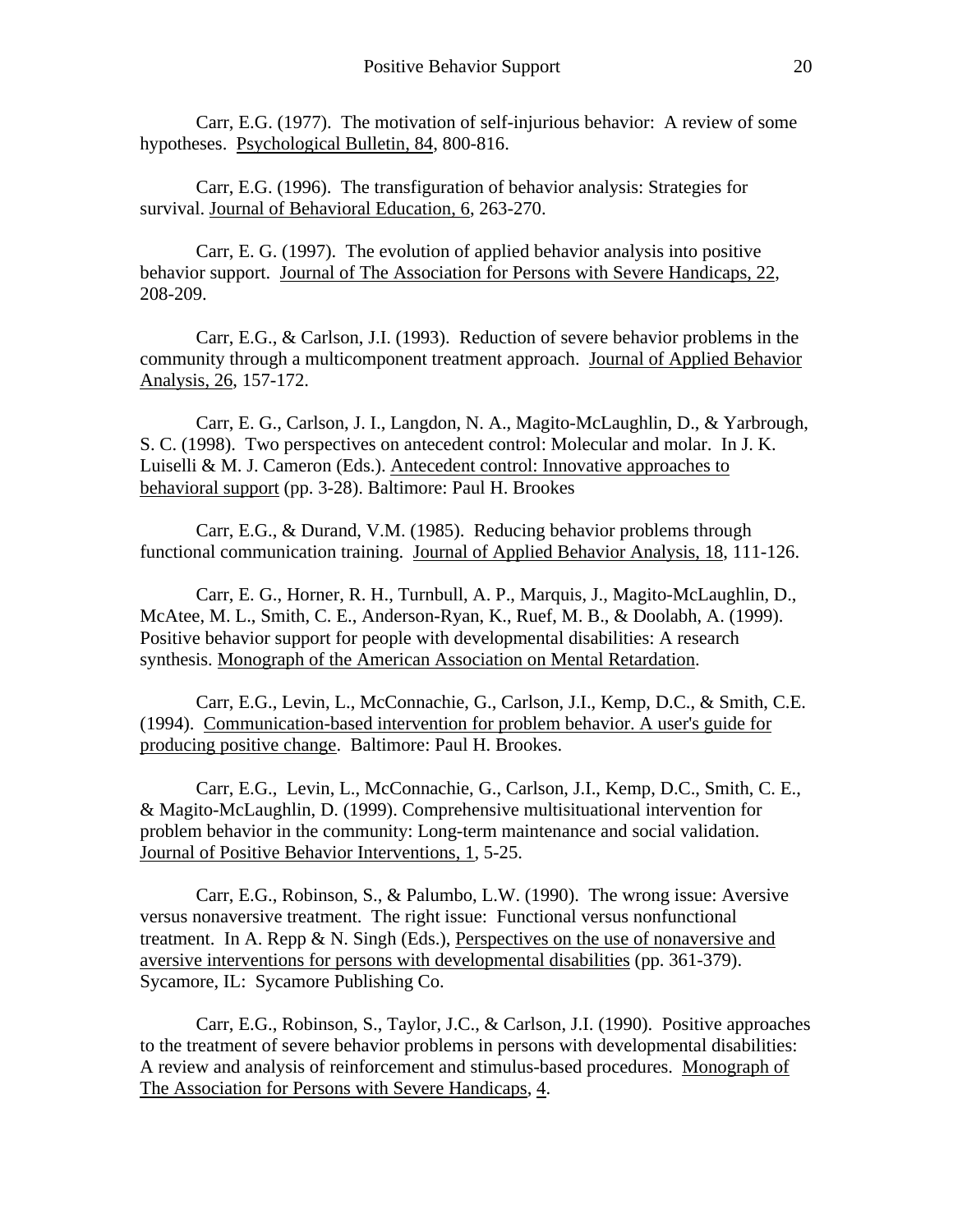Chance, P. (1998). First course in applied behavior analysis. Pacific Grove, CA: Brooks/Cole.

Clark, H.B., & Hieneman, M. (1999). Comparing the wraparound process to positive behavioral support: What we can learn. Journal of Positive Behavior Interventions, 1, 183-186.

Clarke, S., Dunlap, G., & Vaughn, B. (1999). Family-centered, assessment-based intervention to improve behavior during an early morning routine. Journal of Positive Behavior Interventions, 1, 235-241.

Dennis, R. E., Williams, W., Giangreco, M. F., & Cloninger, C. J. (1993). Quality of life as a context for planning and evaluation of services for people with disabilities. Exceptional Children, 59, 499-512.

Desrochers, M. N., Hile, M. G., & Williams-Moseley, T. L. (1997). Survey of functional assessment procedures used with individuals who display mental retardation and severe problem behaviors. American Journal on Mental Retardation, 101, 535-546.

Dunlap, G., & Childs, K. E. (1996). Intervention research and behavioral disorders: An analysis of studies from 1980 to 1993. Behavioral Disorders, 21, 125-136.

Dunlap, G., Clarke, S., & Steiner, M. (1999). Intervention research in behavioral and developmental disabilities:1980 to 1997. Journal of Positive Behavior Interventions,  $1, 170-180.$ 

Dunlap, G., dePerczel, M., Clarke, S., Wilson, D., Wright, S., White, R., & Gomez, A. (1994). Choice making and proactive behavioral support for students with emotional and behavioral challenges. Journal of Applied Behavior Analysis, 27, 505- 518.

Dunlap, G., Fox, L., Vaughn, B. J., Bucy, M., & Clarke, S. (1997). In quest of meaningful perspectives and outcomes: A response to five commentaries. Journal of The Association for Persons with Severe Handicaps, 22, 221-223.

Dunlap, G., Hieneman, M., Knoster, T., Fox, L., Anderson, J., & Albin, R. W. (2000). Essential elements of inservice training in positive behavior support. Journal of Positive Behavior Interventions , 2, 22-32.

Dunlap, G., Kern-Dunlap, L., Clarke, S., & Robbins, F.R. (1991). Functional assessment, curricular revision, and severe behavior problems. Journal of Applied Behavior Analysis, 24, 387-397.

Eber, L. (1997). Improving school-based behavioral intervention through the wraparound process. Reaching Today's Youth, 1, 32-36.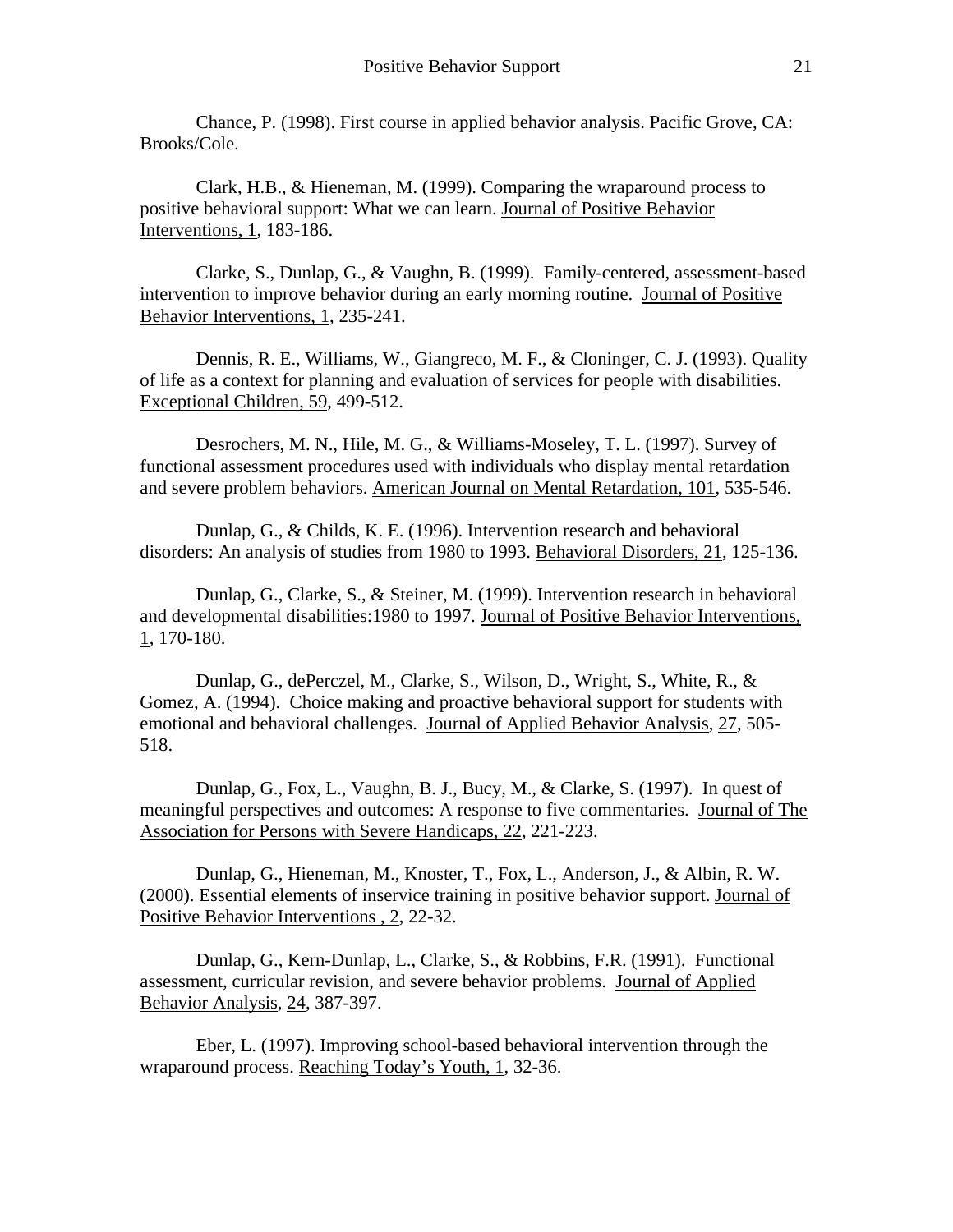Gardner, W.I., Cole, C.L., Berry, D.L., & Nowinski, J.M. (1983). Reduction of disruptive behaviors in mentally retarded adults: A self-management approach. Behavior Modification, 7, 76-96.

Gilhool, T. K. (1989). The right to an effective education: From Brown to PL 94- 142 and beyond. In D. Lipsky & A. Gartner (Eds.), Beyond separate education: Quality education for all (pp. 243-253). Baltimore: Paul H. Brookes.

Horner, R.H., & Carr, E.G. (1997). Behavioral support for students with severe disabilities: Functional assessment and comprehensive intervention. Journal of Special Education, 31, 84-104.

Horner, R.H., Close, D.W., Fredericks, H.D.B., O'Neill, R.E., Albin, R.W., Sprague, J.R., Kennedy, C.H., Flannery, K.B., & Heathfield, L.T. (1996). Supported living for people with profound disabilities and severe problem behaviors. In D.H. Lehr & F. Brown (Eds.), People with disabilities who challenge the system (pp. 209-240). Baltimore: Paul H. Brookes.

Horner, R.H., Day, H.M., & Day, J.R. (1997). Using neutralizing routines to reduce problem behaviors. Journal of Applied Behavior Analysis, 30, 601-614.

Individuals with Disabilities Education Act. Pub. L. No. 105-117, 20 U.S.C. Sec. 1401 et seq. (1997).

Hughes, C., Hwang, B., Kim, J. H., Eisenman, L. T., & Killian, D. J. (1995). Quality of life in applied research: A review and analysis of empirical measures. American Journal on Mental Retardation, 99, 623-641.

Iwata, B.A., Dorsey, M.F., Slifer, K.J., Bauman, K.E., & Richman, G.S. (1982). Toward a functional analysis of self-injury. Analysis and Intervention in Developmental Disabilities, 2, 3-20.

Kemp, D.C., & Carr, E.G. (1995). Reduction of severe problem behavior in community employment using an hypothesis-driven multicomponent intervention approach. Journal of The Association for Persons with Severe Handicaps, 20, 229-247.

Kern, L., Childs, K. E., Dunlap, G., Clarke, S., & Falk, G. D. (1994). Using assessment-based curricular intervention to improve the classroom behavior of a student with emotional and behavioral challenges. Journal of Applied Behavior Analysis, 27, 7- 19.

Kleinman, A. (1980). Patients and healers in the context of culture. Berkeley: University of California Press.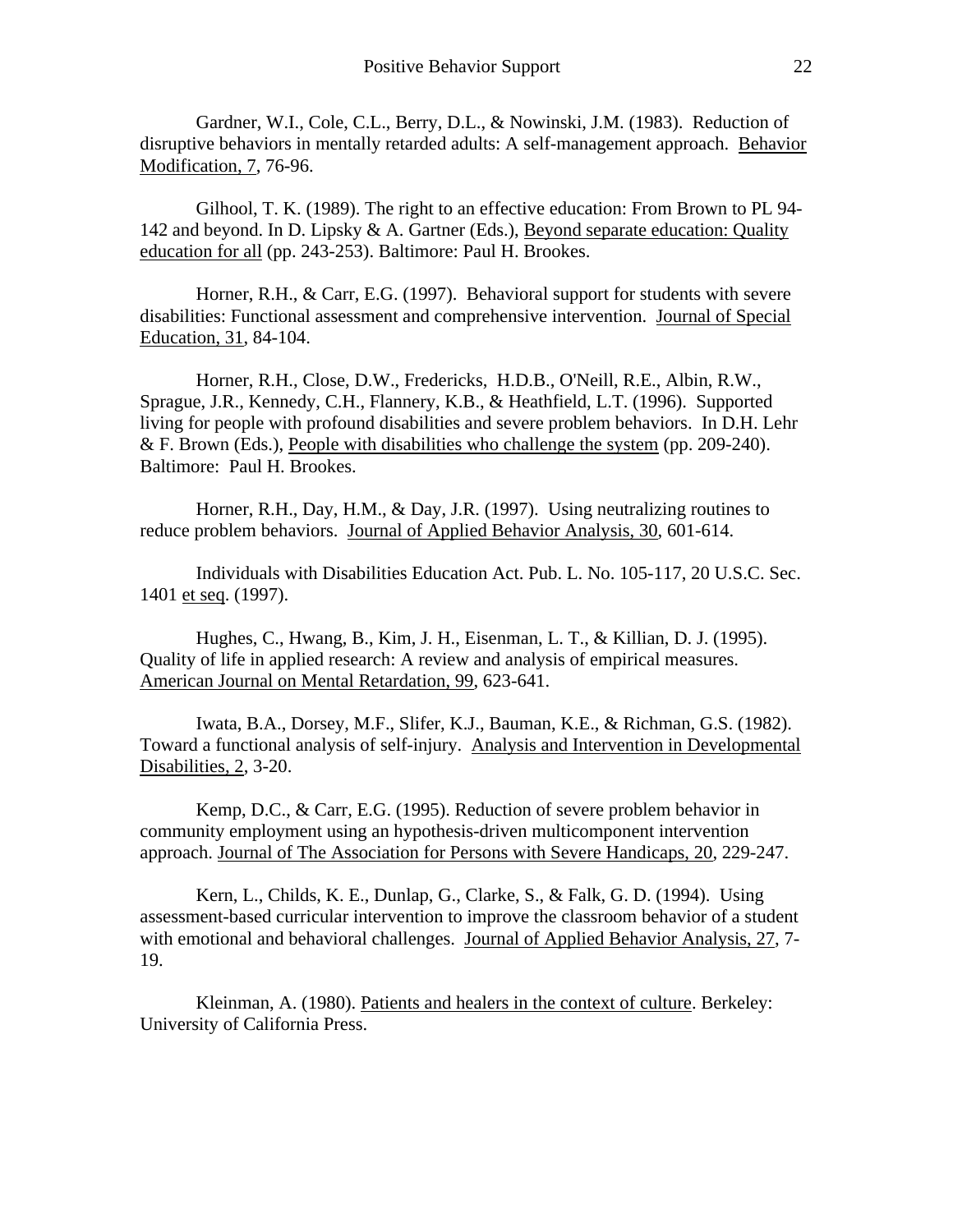Knoster, T. P., Villa, R. A., & Thousand, J. S. (2000). A framework for thinking about systems change. In R. A. Villa  $&$  J.S. Thousand (Eds.), Restructuring for caring and effective education (pp. 93-128). Baltimore: Paul H. Brookes.

Koegel, L. K., Koegel, R.L., & Dunlap, G. (1996). Positive behavioral support. Baltimore: Paul H. Brookes.

Koegel, L.K., Koegel, R.L., Hurley, C., & Frea, W.D. (1992). Improving social skills and disruptive behavior in children with autism through self-management. Journal of Applied Behavior Analysis, 25, 341-353.

Koegel, L. K., Koegel, R.L., Kellegrew, D., & Mullen, K. (1996) Parent education for prevention and reduction of severe problem behaviors. In L. K. Koegel, R. L. Koegel, & G. Dunlap (Eds.), Positive behavioral support (pp. 3-30). Baltimore: Paul H. Brookes.

Kunkel, J. H. (1987). The future of JABA: A comment. Journal of Applied Behavior Analysis, 20, 329-333.

Lawson, H., & Sailor, W. (in press). Integrating services, collaborating, and developing connections with schools. Focus on Exceptional Children.

Levine, M., & Perkins, D. V. (1987). Principles of community psychology: perspectives and applications. New York: Oxford University Press.

Lewis, T. J., & Sugai, G. (1999). Effective behavior support: A systems approach to proactive schoolwide management. Focus on Exceptional Children, 31, 1-24.

Lloyd, J. W., Weintraub, F. J., & Safer, N. D. (1997). A bridge between research and practice: Building consensus. Exceptional Children, 63, 535-538.

Lucyshyn, J.M., Albin, R.W., & Nixon, C.D. (1997). Embedding comprehensive behavioral support in family ecology: An experimental, single-case analysis. Journal of Consulting and Clinical Psychology, 65, 241-251.

Lynch, E. W. (1998). Developing cross-cultural competence. In E. W. Lynch  $\&$ M. J. Hanson (Eds.), Developing cross-cultural competence (pp. 47-86). Baltimore: Paul H. Brookes.

Malouf, D. B., & Schiller, E. P. (1995). Practice and research in special education. Exceptional Children, 61, 414-424.

Matsumoto, D. (1996). Culture and psychology. Pacific Grove, CA: Brooks/Cole.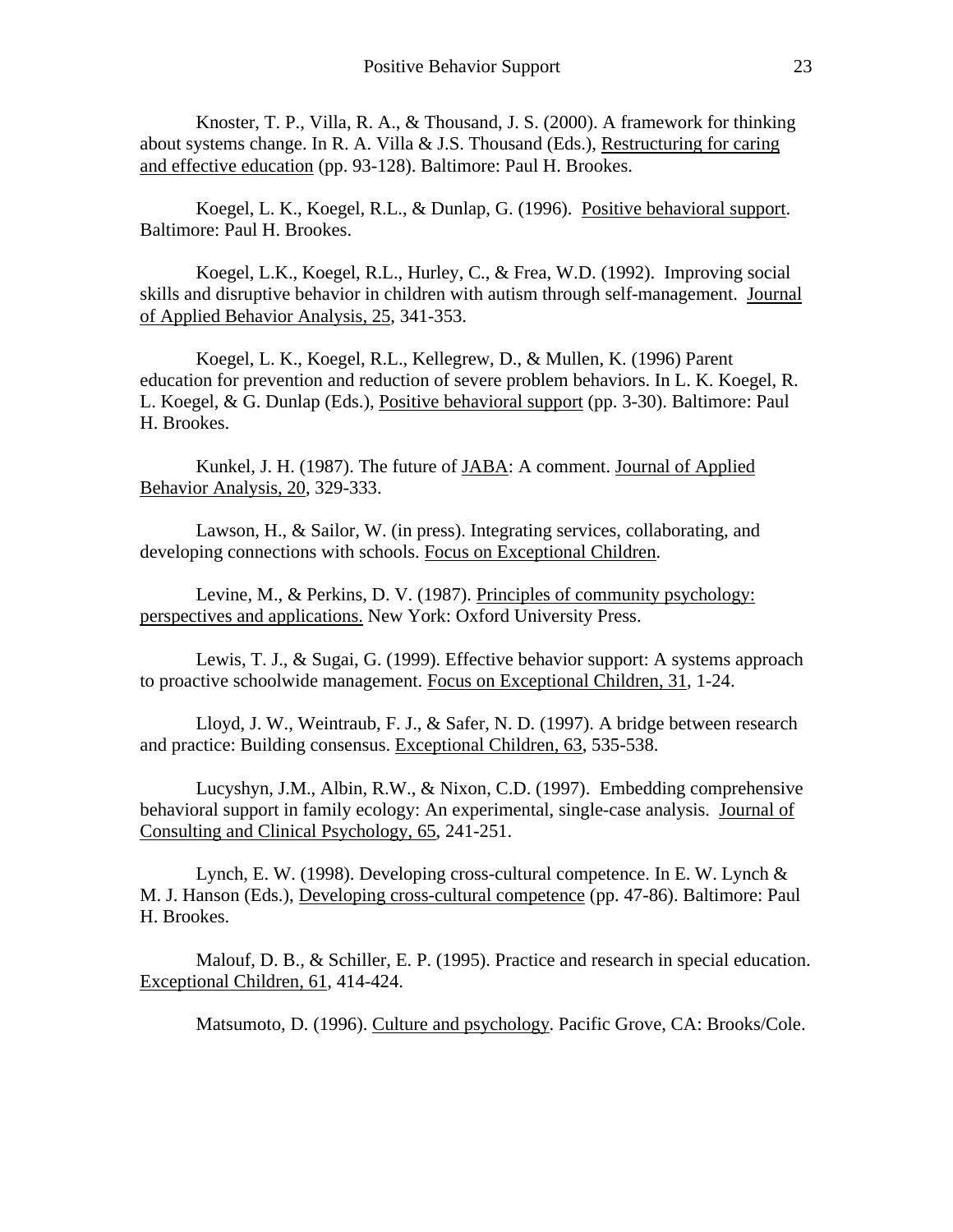Meyer, L. H. & Evans, I. M. (1993). Science and practice in behavioral intervention: Meaningful outcomes, research validity, and usable knowledge. Journal of The Association for Persons with Severe Handicaps, 18, 224-234.

Meyer, L. H., Park, H-S., Grenot-Scheyer, Schwartz, I., & Harry, B. (1998). Perticipatory Action Research as a model for conducting family research. The Journal of The Association for Persons with Severe Handicaps, 23, 165-177.

Miltenberger, R. (1997). Behavior modification: Principles and procedures. Pacific Grove, CA: Brooks/Cole.

Nickels, C. (1996). A gift from Alex --- The art of belonging: Strategies for academic and social inclusion. In L. K. Koegel, R. L. Koegel, & G. Dunlap (Eds.), Positive behavioral support (pp. 123-144). Baltimore: Paul H. Brookes.

Nietupski, J., Hamre-Nietupski, S., Curtin, S., & Shrikanth, K. (1997) A review of curricular research in severe disabilities from 1976 to 1995 in six selected journals. The Journal of Special Education, 31, 36-55.

O'Brien, J., Mount, B., & O'Brien, C. (1991). Framework for accomplishment: Personal profile. Decatur, GA: Responsive Systems Associates.

O'Neill, R. E., Horner, R. H., Albin, R. W., Sprague, J. R., Storey, K., & Newton, J. S. (1997). Functional assessment and program development for problem behavior. Pacific Grove, CA: Brooks/Cole.

Park, H-S., Gonsier-Gerdin, J., Hoffman, S., Whaley, S., & Yount, M. (1998). Applying the Participatory Action Research model to the study of social inclusion at worksites. The Journal of The Association for Persons with Severe Handicaps, 23, 189- 202.

Reeve, C. E., & Carr, E. G. (2000). Prevention of severe problem behavior in children with developmental disorders. Journal of Positive Behavior Interventions, 2, 144-160.

Reichle, J. (1997). Communication intervention with persons who have severe disabilities. The Journal of Special Education, 31, 110-134.

Risley, T. (1996). Get a life! In L. K. Koegel, R. L. Koegel, & G. Dunlap (Eds.), Positive behavioral support (pp. 425-437). Baltimore: Paul H. Brookes.

Risley, T. R. (1999). Forward: Positive behavioral support and applied behavior analysis. In Carr, E. G., Horner, R. H., Turnbull, A. P., Marquis, J. G., Magito-McLaughlin, D., McAtee, M. L., Smith, C. E., Anderson-Ryan, K., Ruef, M. B., & Doolabh, A. Positive behavior support for people with disabilities: A research synthesis. Monograph of the American Association on Mental Retardation.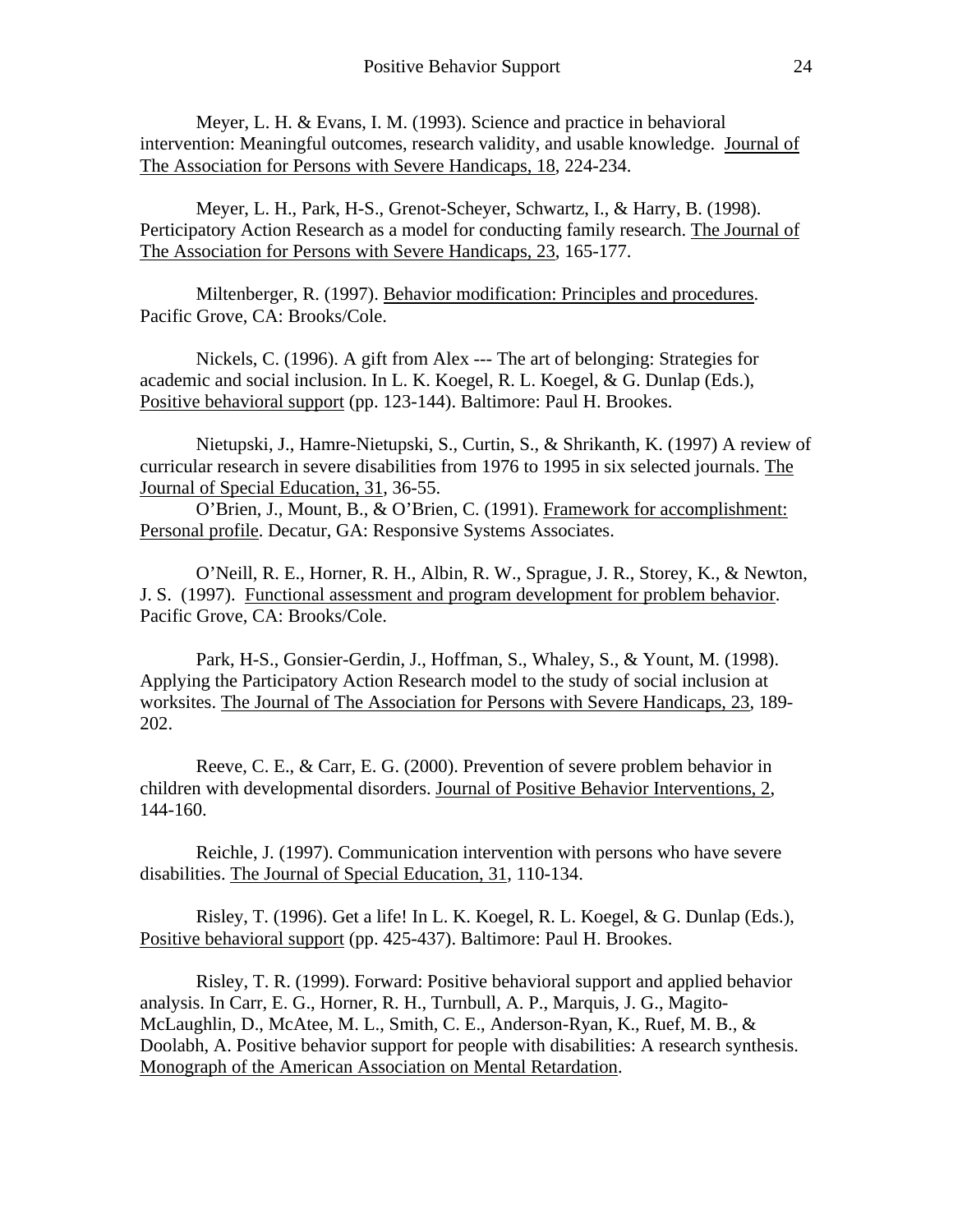Ruef, M. B., Turnbull, A. P., Turnbull, H. R., & Poston, D. (1999). Perspectives of five stakeholder groups: Challenging behavior of individuals with mental retardation and/or autism. Journal of Positive Behavior Interventions , 1, 43-58.

Sailor, W. (1996). New structures and systems change for comprehensive positive behavioral support. In L. K. Koegel, R. L. Koegel, & G. Dunlap (Eds.), Positive behavioral support (pp.163-206). Baltimore: Paul H. Brookes.

Sailor, W. (in press). Federal devolution policy, school/community partnerships, and inclusion: Some common themes. In W. Sailor (Ed.), Inclusive education and school/community partnerships. New York: Teachers College Press.

Sailor, W., Scott, T. M., Nelson, C. M., Freeman, R., Smith, C., Britten, J., & McCart, A. (in press). Using information technology to prepare personnel to implement functional behavioral assessment and positive behavioral support. Exceptionality.

Salisbury, C. L., Wilson, L. L., & Palombaro, M. M. (1998). Promoting inclusive schooling practices through practitioner directed inquiry. The Journal of The Association for Persons with Severe Handicaps, 23, 223-237.

Sands, D. J., Kozleski, E. B., & Goodwin, L. D. (1991). Whose needs are we meeting? Results of a consumer satisfaction survey of persons with developmental disabilities in Colorado. Research in Developmental Disabilities, 12, 297-314.

Schalock, R. L. (Ed). (1990). Quality of life. Volume 1. Conceptualization and measurement. Washington, DC: American Association on Mental Retardation.

Schalock, R. L. (Ed). (1996). Quality of life: Perspectives and issues. Washington, DC: American Association on Mental Retardation.

Schwartz, I. S., & Olswang, L. B. (1996). Evaluating child behavior change in natural settings: Exploring alternative strategies for data collection. Topics in Early Childhood Special Education, 16, 82-101.

Seligman, M. E. P., & Csikszentmihalyi, M. (2000). Positive psychology: An introduction. American Psychologist, 55, 5-14. (a)

Seligman, M. E. P., & Csikszentmihalyi, M. (Eds.). (2000). Happiness, excellence, and optimal human functioning. [Special issue]. American Psychologist, 55(1). (b)

Singer, G.H.S., Glang, A., & Williams, J. M. (1996). Children with acquired brain injury. Baltimore: Paul H. Brookes.

Smull, M. W., & Harrison, S. B. (1992). Supporting people with severe retardation in the community. Alexandria, VA: National Association of State Mental Retardation Program Directors.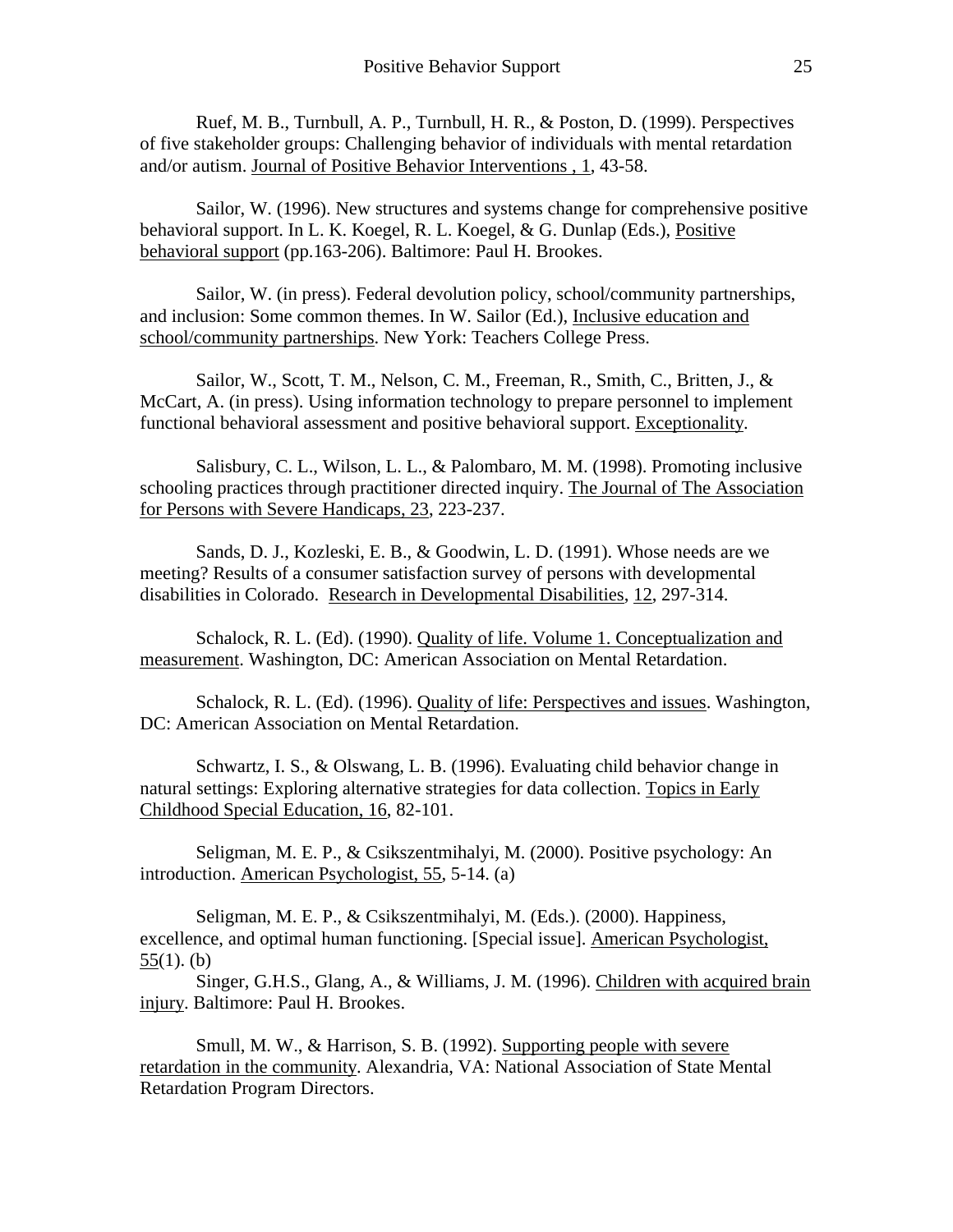Soloman, I. D. (1989). Feminism and black activism in contemporary America: An ideological assessment. Hartford, CT: Greenwood Press.

Sugai, G., Horner, R. H., Dunlap, G., Hieneman, M., Lewis, T. J., Nelson, C.M., Scott, T., Liaupsin, C., Sailor, W., Turnbull, A. P., Turnbull, H. R., & Wickham, D. (2000). Applying positive behavior support and functional behavior assessment in schools. Journal of Positive Behavior Interventions, 2, 131-143.

Sulzer-Azaroff, B., & Mayer, G.R. (1991). Behavior analysis for lasting change. Fort Worth, TX: Holt, Rinehart, & Winston.

Turnbull, A. P. (1988). The challenge of providing comprehensive support to families. Education and Training in Mental Retardation, 23, 261-272.

Turnbull, A. P., Friesen, B., & Ramirez, C. (1998). Participatory Action Research as a model of conducting family research. Journal of The Association for Persons with Severe Handicaps, 23, 178-188.

Turnbull, A. P., & Ruef, M. (1997). Family perspectives on inclusive lifestyle issues for people with problem behavior. Exceptional Children, 63, 211-227.

Turnbull, A. P., & Turnbull, H. R. (1999). Comprehensive lifestyle support for adults with challenging behavior: From rhetoric to reality. Education and Training in Mental Retardation and Developmental Disabilities, 34, 373-394.

VandDenBerg, J.E., & Grealish, E. M. (1998). The wraparound process training manual. Pittsburgh, PA: The Community Partnerships Group.

Vandercook, T., York, J., & Forest, M. (1989). The McGill action planning systems (MAPS): A strategy for building the vision. Journal of The Association for Persons with Severe Handicaps, 14, 205-215.

Vaughn, B. J., Dunlap, G., Fox, L., Clarke, S., & Bucy, M. (1997). Parentprofessional partnership in behavioral support: A case study of community-based intervention. Journal of The Association for Persons with Severe Handicaps, 22, 185-197.

Warren, J. S., Edmonson, H. M., Turnbull, A. P., Sailor, W., Wickham, D., Griggs, P., & Beech, S. E. (in press). School-wide application of Positive Behavioral Supports: Implementation and preliminary evaluation of PBS in an urban middle school. Journal of Educational Psychology.

Wehmeyer, M. L. (1999). A functional model of self-determination: Describing development and implementing instruction. Focus on Autism and Other Developmental Disabilities, 14, 53-61.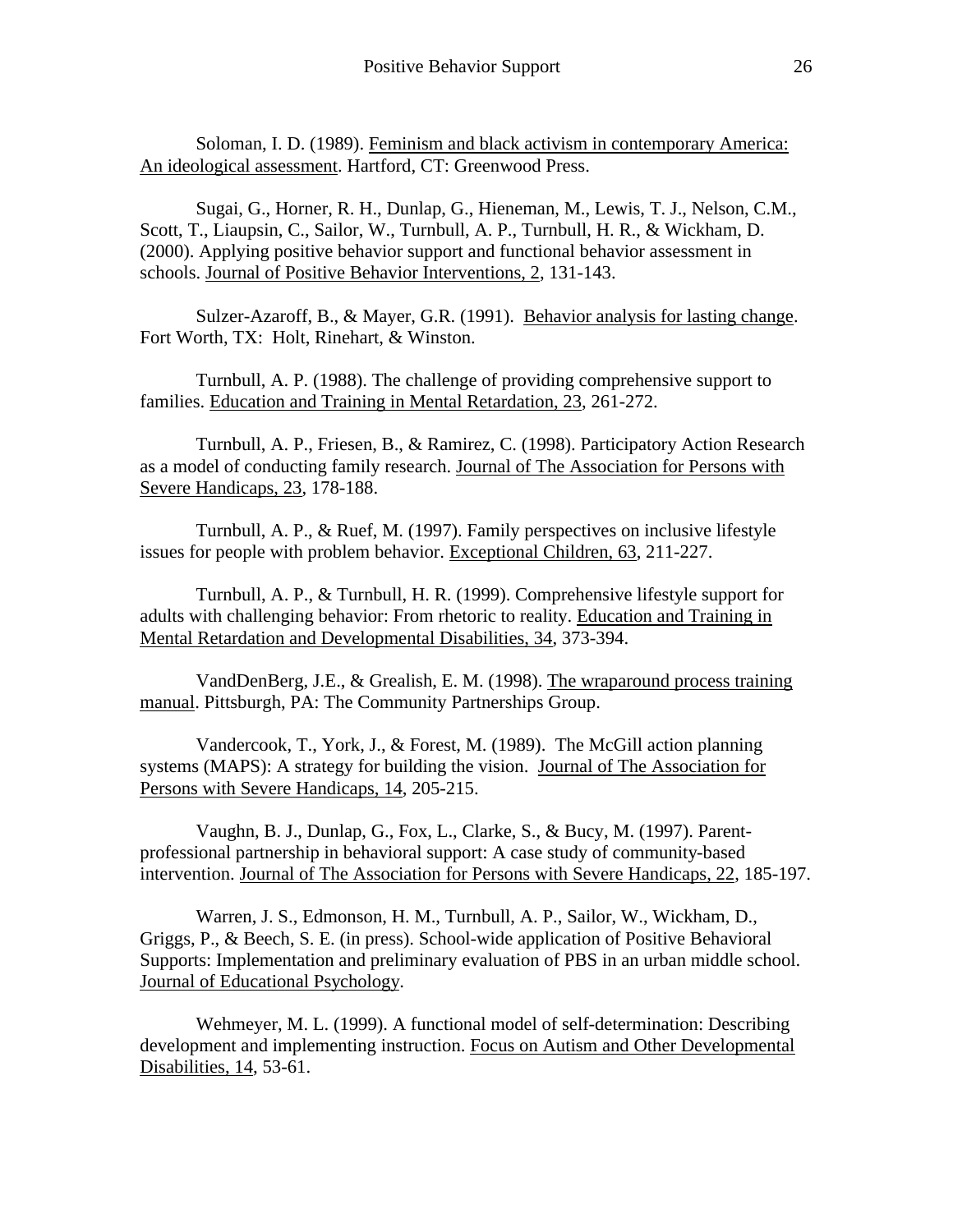Wehmeyer, M. L., Kelchner, K., & Richards, S. (1996). Essential characteristics of self-determined behavior of individuals with mental retardation. American Journal on Mental Retardation, 100, 632-642.

Wehmeyer, M., & Schwartz, M. (1997). Self-determination and positive adult outcomes: A follow-up study of youth with mental mental retardation or learning disabilities. Exceptional Children, 63, 245-255.

Weisz, J. R., Rothbaum, F. M., & Blackburn, T. C. (1984). Standing out and standing in: The psychology of control in America and Japan. American Psychologist, 39, 955-969.

Wolf, M.M. (1978). Social validity: The case for subjective measurement, or how applied behavior analysis is finding its heart. Journal of Applied Behavior Analysis, 11, 203-214.

Wolfensberger, W. (1983). Social role valorization: A proposed new term for the principle of normalization. Mental Retardation, 21, 234-239.

Yarbrough, S. C., & Carr, E. G. (2000). Some relationships between informant assessment and functional analysis of problem behavior. American Journal on Mental Retardation, 105, 130-151.

Ylvisaker, M., & Feeney, T. J. (1998). Collaborative brain injury intervention: Positive everyday routines. San Diego: Singular Publishing Group.